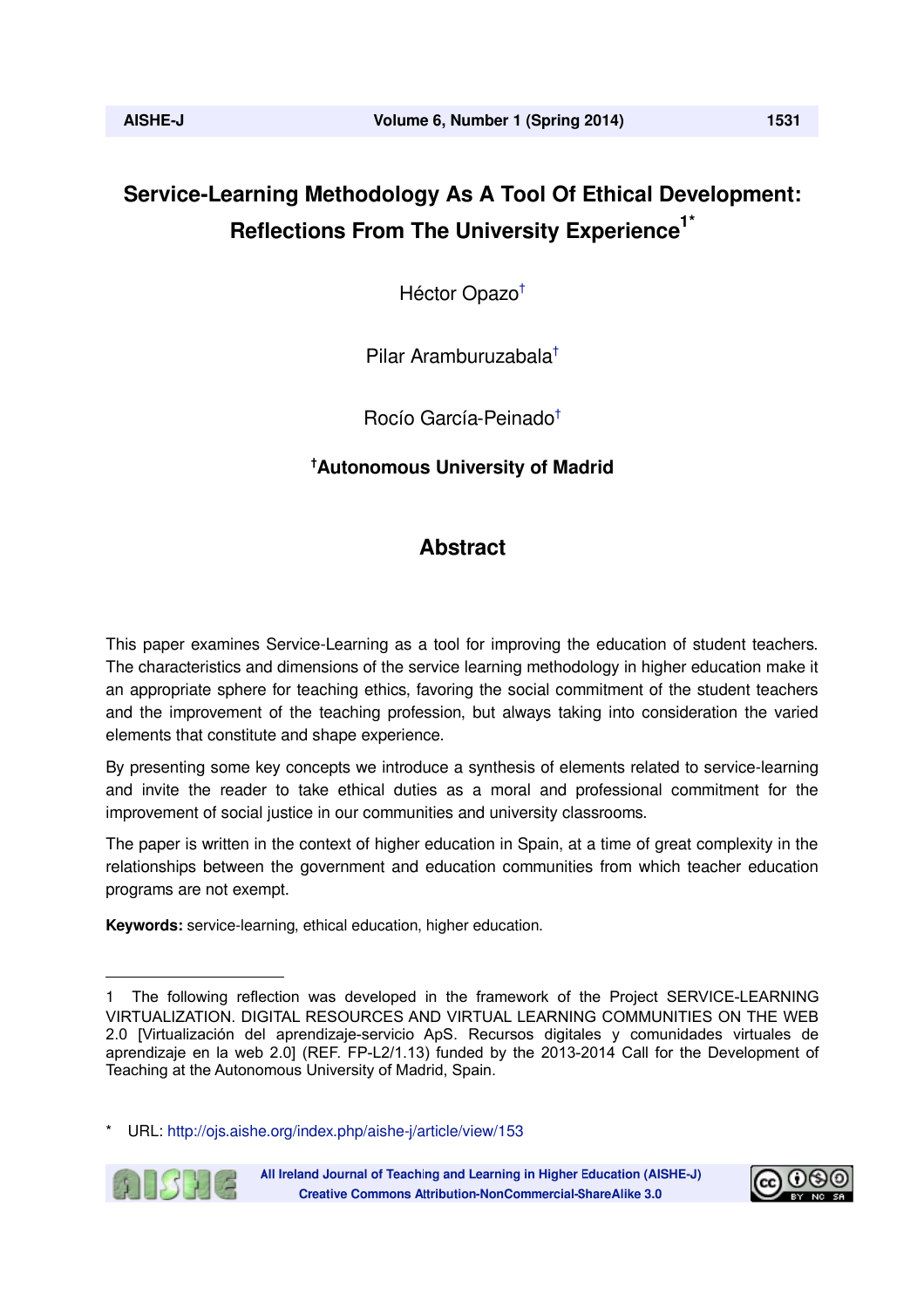# **Introduction**

Spain is in the midst of a delicate moment in higher education<sup>1</sup>. The complexity of the relationship between the government and education communities is creating a space of conflict and precariousness that affects and influences every social sphere. Teacher education programs are not exempt from this phenomenon, however many college students are oblivious to the changes.

On a daily basis, in Spanish universities and their schools of education, unique personal biographies are being nurtured which constitute an additional element to the development of the so-called *teaching profession*. These schools provide the only existing professional training and exposure of student teachers to their future practice as educators. These undergraduate and graduate level education programs are configuring extended periods of exposure in student teaching that leads to the development of mental patterns, knowledge, and beliefs about teaching based on student teachers' personal experiences.

Understanding that teaching is directly linked to human and social development, caring about the ethical aspects is a top priority for the development of the service-learning (S-L henceforth) methodology, but we must acknowledge that despite the enormous amount of literature and research on the mechanics of service-learning, there is a paucity of literature on the ethical challenges involved in this educational task, especially at the higher educational levels (Chapdelaine, Ruiz, Warchal, & Wells, 2005).

<sup>1</sup> When comparing data from Spain and the OECD, it is clear that Spain is in a less favorable situation, nearly tripling the average unemployment rate of the OECD. Regarding the university population, the Spanish unemployment rate is twice that of the OECD. Taking into account the age range of higher education graduates that are unemployed, it is noticed that the population between 25 and 64 years, has an unemployment rate of 11.6%, while the OECD average is 4.8%. With regard to the younger population, between 25 and 34 years, the average is 6.8% in the OCDE and 16.2% in Spain, which highlights the deterioration of the employment situation of young Spaniards when compared to the OECD. From *"Basic data of the Spanish higher education system; 2013-2014"* [Datos básicos del sistema universitario español. Curso 2013-2014]. Technical General Secretariat [Secretaría General Técnica], Documentation and Publications Section [Subdirección General de Documentación y Publicaciones], p. 96. Copyright 2013 by Ministry of Education, Culture and Sports [Ministerio de Educación, Cultura y Deporte].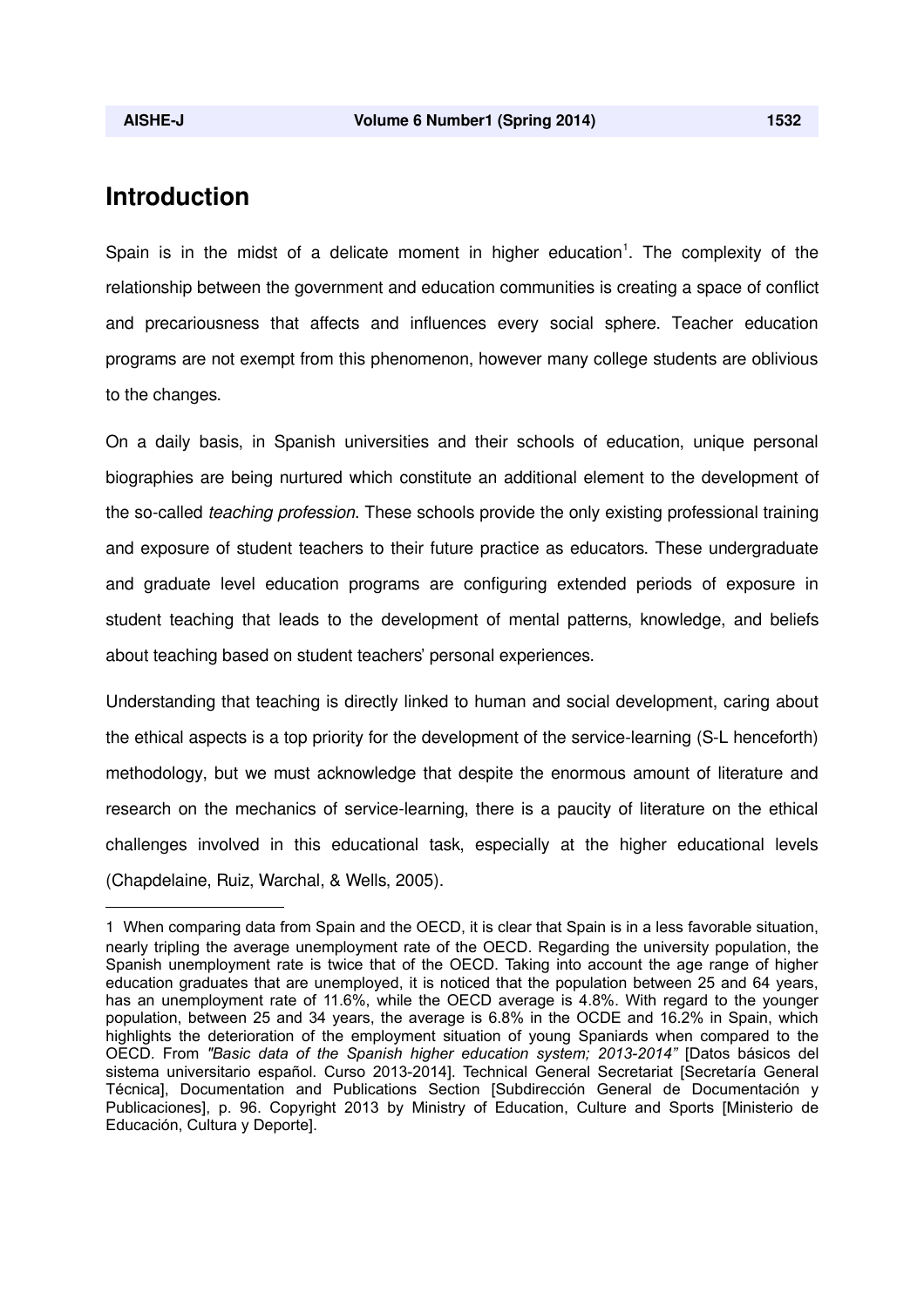Ethics in S-L has to be linked with the concern about the consequences and effects of our own personal and professional actions with other people. That is why encouraging ethical concerns in our students must lead them to see the other as a legitimate other in coexistence with me.

Teacher training is a field in which the S-L methodology is an important pedagogical resource. There is considerable evidence indicating that S-L has a positive impact on the development of skilled professionals who are committed to improving their profession and the communities in which they operate (Aramburuzabala & García-Peinado, 2012; Bates, Drits, Allen, & McCandless, 2009; Bell, Horn, & Roxas, 2007; Buchanan, Baldwin, & Rudisill, 2002; Carrington & Saggers, 2008; Root, 2005).

Teachers will only contribute to the ethical education of their students if they live their educational task from within their own ability to do, and their freedom to reflect on, their work on the basis of respect for themselves and practicing what they teach. S-L is not only an innovative methodology in teacher training, but it is a methodology that can serve goal of preserving social stability and group cohesion, posing as a "last network" or "safety net" for citizens in a more precarious condition (Moreno, 2000). This net should be based on the idea that social welfare and human capacities must be established as the moral basis of life satisfaction (Doyal & Gough, 1991; Sen, 2010).

### **1. Service-Learning, dimensions and its relationship to ethics**

It is not possible to start the work of adapting innovative methodologies without acknowledging, as in other disciplinary fields, that the development of S-L in Spain confronts the laborious task of adapting ideas and definitions from the English language (*lingua franca* of academic research). We must recognize that the morphological conciseness of the English language offers advantages for carrying on tasks of lexicological synthesis, but the notions that are formulated with a remarkable economy of words in this language require the use of a plurality of words in the Spanish language, therefore forcing a complex interpretive task.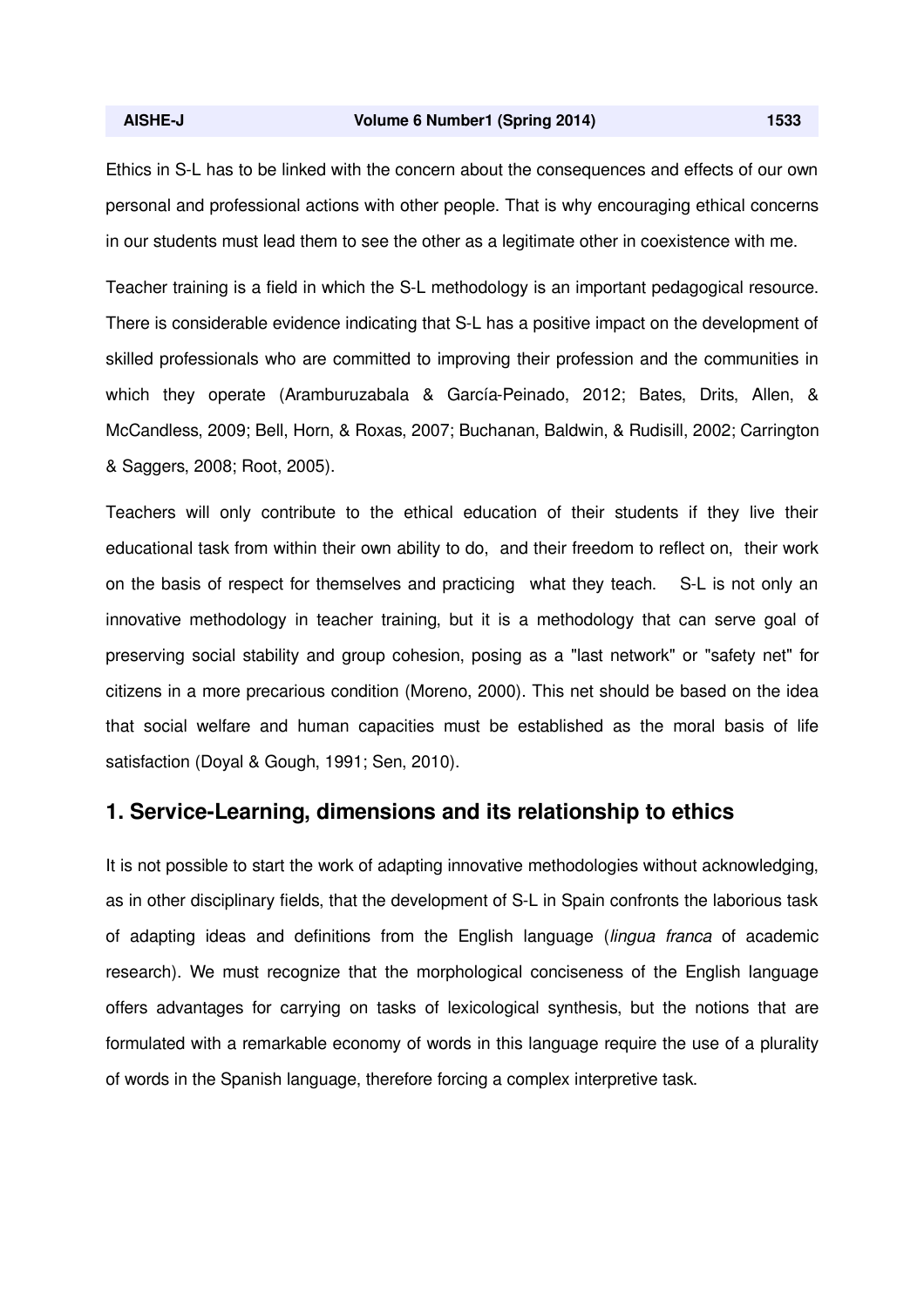The S-L methodology is affected by the specific cultural patterns and institutional dynamics of every sphere of society, which will cause their designs and materials to be diverse depending on the different levels of the methodology´s developmen and the group or institution where it is implemented. The real test of its legitimacy as an educational strategy is based on ensuring the effective basic welfare for all citizens.

Service-Learning is a teaching-learning technique that integrates community service with instruction and reflection to enrich learning experiences, teach social responsibility and strengthen communities (Jacoby, 1996). It was initially developed in the United States, with roots tied to progressive movements in politics, education and social rights in the 1910s-1920s. During the following decades, the phenomena of the Great Depression, the Civil Rights movement and the fight against poverty helped shape the ideological framework of S-L (Jagla, Lukenchuk, & Price, 2010), which is related to the American pragmatism and the intellectual influence of Charles Sanders Peirce, William James and John Dewey. These scholars fostered the conviction that we essentially learn from experience and that education must meet the needs of society and be especially sensitive to the needs of modern life.

Lake and Jones (2008, 2012) point out that S-L can be divided into four different approaches: [1] Direct Service, person to person or face to face interaction, [2] Indirect Service, a service that is not offered directly to an individual but to the community; [3] Advocacy Service aims to raise awareness on issues of public interest, and finally [4] Research Service focuses its action in the search, collection and presentation of data, but S-L should always seek complementarity and expanding the academic content.

In this regard, the educational innovation and the social-scientific heritage of service-learning lies in the integration of two elements: [1] community service and [2] significant learning in a single coherent and well-articulated project, which promotes the educational capacity of both aspects, since the development of a service action transforms and gives meaning to learning, while the development of an active and meaningful learning improves solidarity action (Puig, Gijón, Martin, & Rubio, 2011). For both, students and teachers, it is necessary to maintain a position that allows them to consider their personal and professional identities, as well as their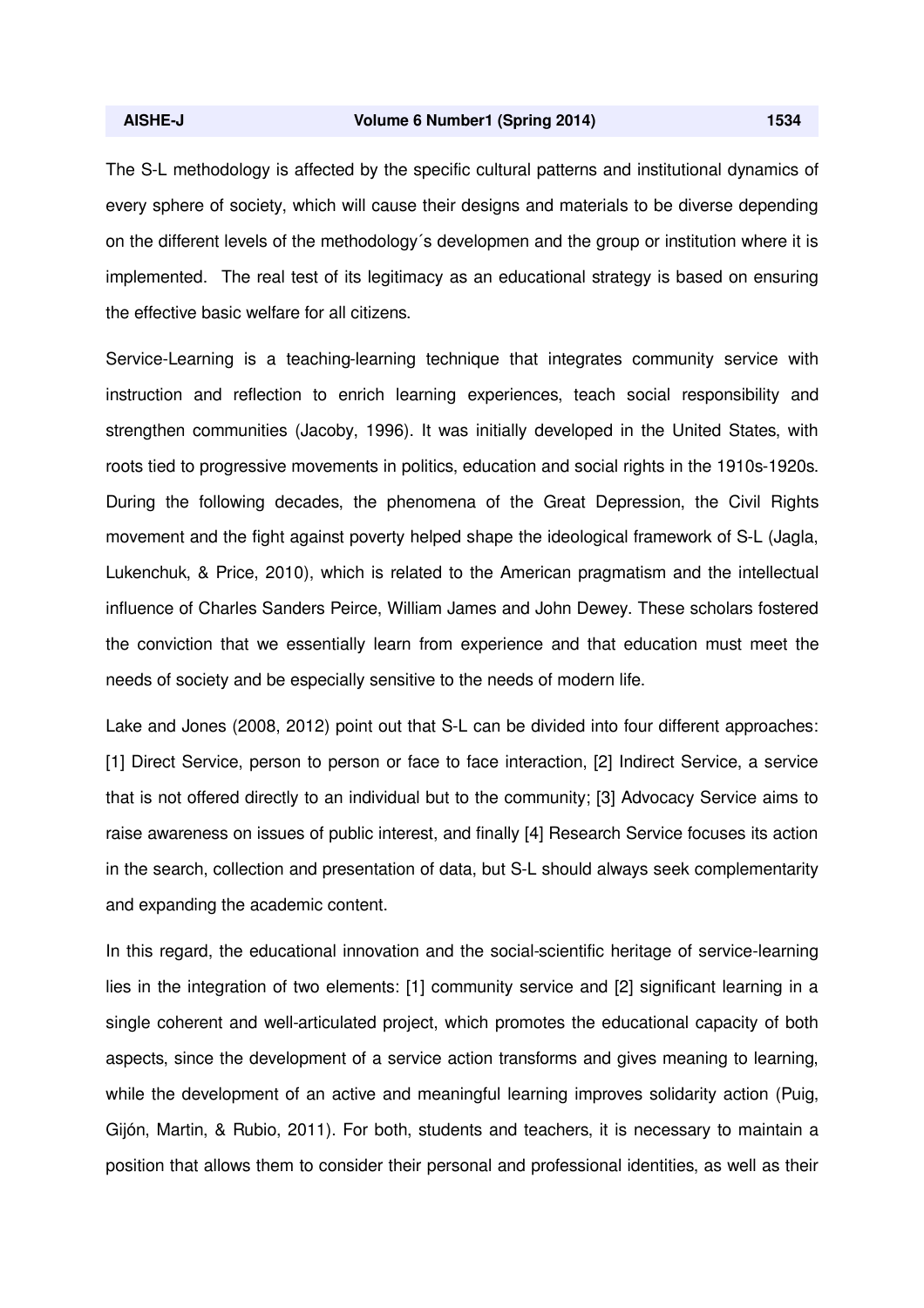previous experiences and preferences (Hopkins, 2007), while analyzing their positive and negative interferences in the work and research processes. This will extend the debate on ethics at higher levels, with the intention of achieving an improvement of our methods and the public impact, thus promoting moral progress and aid in fighting some complex human problems (Benatar, 2002).

S-L is not a spectator of these ebbs and flows. Aramburuzabala and García-Peinado (2012) emphasize the urgency of correcting some aspects of the educational experience of the methodology in the Spanish case. They suggest that students should be clear from the beginning that this activity is voluntary and is not a mandatory requirement of a subject, which will allow the generation of true volunteer experiences that can be the basis of training competent and committed professionals and citizens.

The existing literature shows that participation in S-L activities positively affects cognitive and intellectual development of the young participants (Billig & Klute, 2003) and their sense of commitment and civic responsibility (Scales, Blyth, Berkas, & Kielsmeier, 2000). It improves self-esteem and tolerance toward others (Morgan & Streb, 2001), develops leadership skills (Billig, 2002), has a clear influence on moral development (Conrad & Hedin, 1991) and the sense of ethics (Furco, 2002), and contributes to the acquisition of moral and ethical values and, by extension, to the students´ capacity of moral judgment (Gil, Chiva, & Marti, 2013).

The evidence on the positive influence of the S-L programs in moral reasoning skills of students (Boss, 1994) indicates the contribution of the experiential methodology to the development of a high sense of the professional ethics of teachers, that stimulates a willingness to stand and do the right thing (Furco, 2002) with greater social responsibility on the part of students (Rosenberg, McKeon, & Dinero, 1999). In this way, they become more inclined to help others in developing their well-being (Billig, Meyer, & Hofschire, 2003) while promoting the development of social support networks, by increasing the cooperative social contact and stimulating social skills that promote the quantity and quality of social contact (Lorenzo & Matellanes, 2013).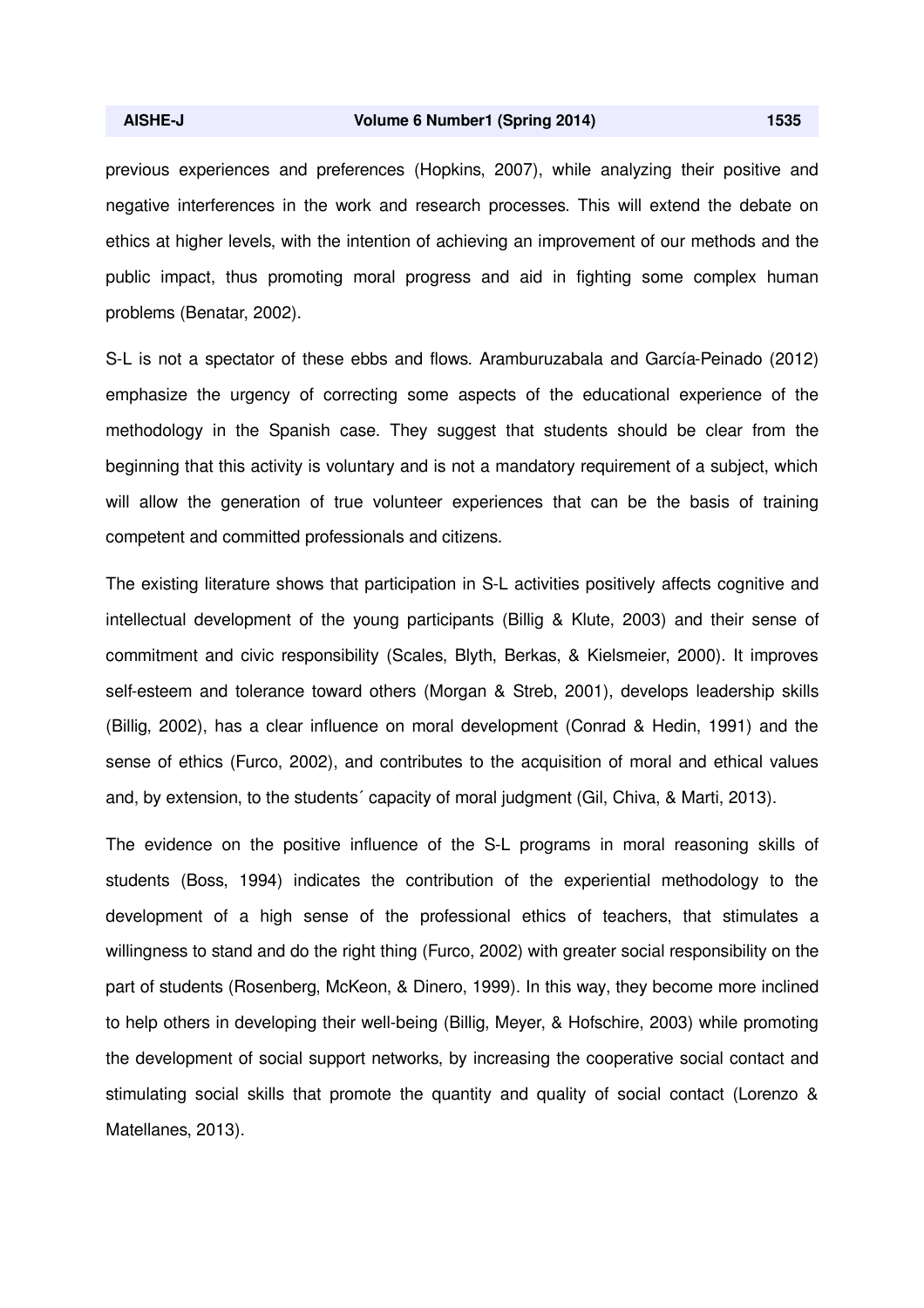#### **AISHE-J Volume 6 Number1 (Spring 2014) 1536**

S-L offers multiple opportunities for participants to develop and maintain close relationships with others by assisting their needs while developing an *ethics of care* (Smith, 2008). The methodology differs substantially from other educational experiences because it integrates the community partner as an equal. This entails a change in values, beliefs and practices that forces us to consider a number of elements of care towards the communities that are benefiting from the service. It, then, becomes necessary to establish appropriate relationship frameworks, taking into account that if we want to find a way to live well with others and improve their quality of life, we must have a strong commitment to the public good, strengthening civic policy initiatives, civic capacity, civil society itself and civic culture (Gish & Markham, 2013).

College students participating in S-L experiences have a relative freedom in their interactions with the community, which are based on the desire for improvement and the principles of good practice. Therefore, the relations have few restrictions (Wendler, 2012). The nature of these dimensions should be elements for the students and their teachers´ reflections, as the S-L characteristics raise a number of peculiarities that cannot be avoided.

For that, we must clearly recognize the different aspects of the S-L methodology, Smith (2008) argues that there are four remarkable dimensions of the methodology, which are directly related to adult development and therefore should be thought out within the ethical considerations of the activity:

- 1. **DURATION**: refers to the length of time in which students participate in the service; the time spent on the task in a brief form (hours) or prolonged form (hours accumulated over weeks).
- 2. **SCOPE**: refers to the breadth of opportunities to act according to the participant in the service-learning activity. In some actions the relationship is narrow, while in others it is broad, depending on the service offered.
- 3. **INTENSITY**: refers to the affective responses that students present. They can have a low or a high emotional intensity (e.g. working in the school of the hospital), which directly affect their learning and their work with the community.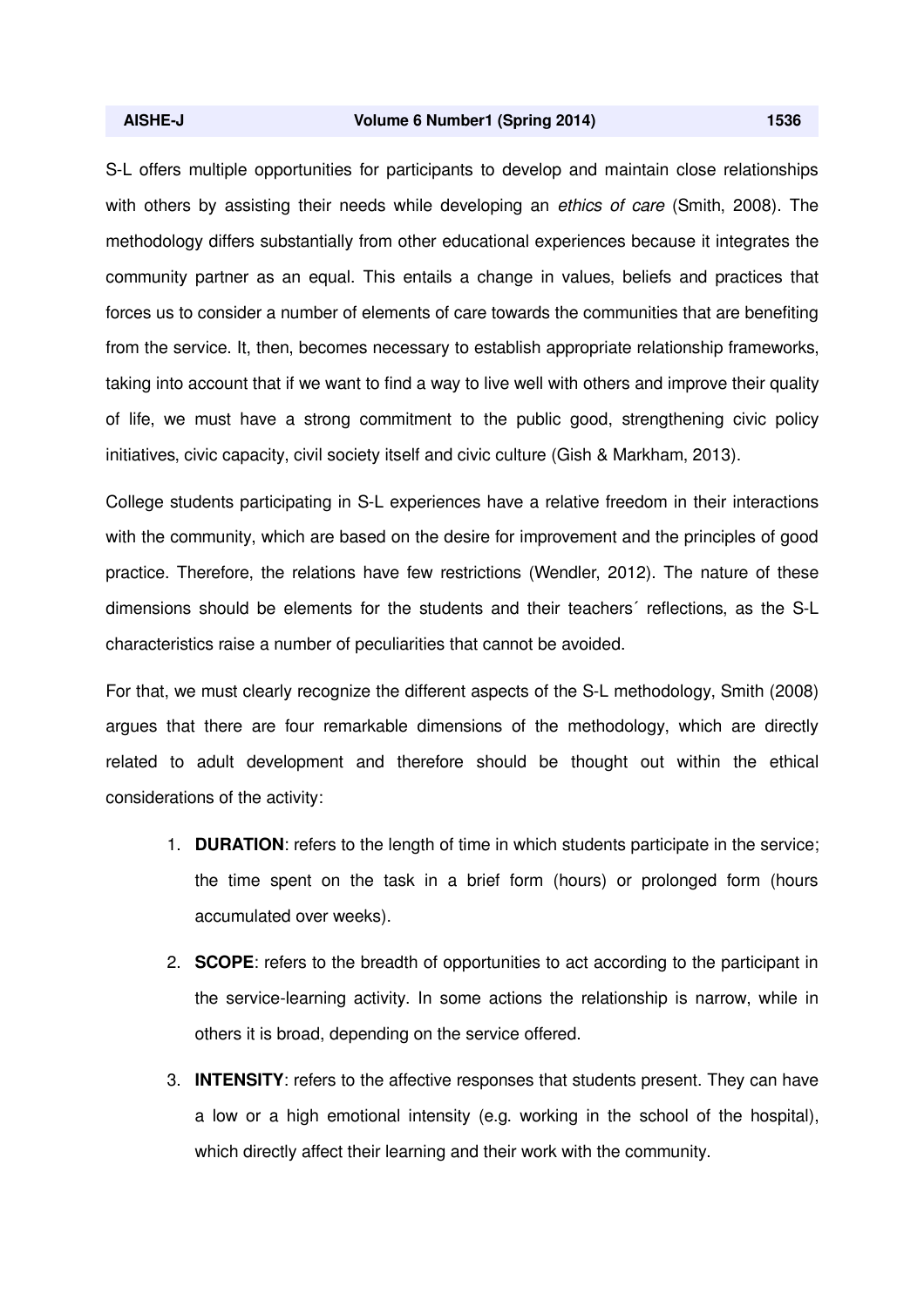4. **REFLECTION**: refers to the process of review of the connections between actions and their effects according to the requirements of the course. Some reflections are at a superficial level (e.g. service-learning logs), while others are at a thorough and systematic level (e.g. diaries).

Of the four dimensions involved, just the reflection dimension has been widely studied, but the dimensions of duration, scope and intensity do not have depth studies and should be taken into account (Smith, 2008). While reflection has positioned itself as the main element for students to benefit from S-L through critical analysis of practice, there are less known underlying mechanisms for determining what types of activities work best to influence the students' epistemological change.

With regard to ethics education in the United States of America, Winston (2007) mentions the existence of problems related to the design and implementation of curricula that truly reflect the importance of ethics in both leadership and decision making. Hence the need to include ethics in the training of future teachers is mandatory, but it is a highly complex issue, since ethics is not a content that develops by itself only from the rhetoric, but it evolves largely from experience and the quality the experiences.

# **2. Ethics, educational practice and development of the teacher´s knowledge**

In order to understand what makes S-L different from other community services we must start from the elements that come together in this teaching methodology. We can say that S-L has a holistic approach and a student-centered pedagogy, and it aims to create an engaged and participatory environment, rooted in dialogue and collaboration (Eyler & Giles, 1999) and tied closely to the teacher knowledge.

The teacher's knowledge has a heterogeneous character; it is composed of knowledge that is subject-related, curricular and experiential; and it is acquired in the context of a personal life history and a professional career, moving between plurality and temporality in its development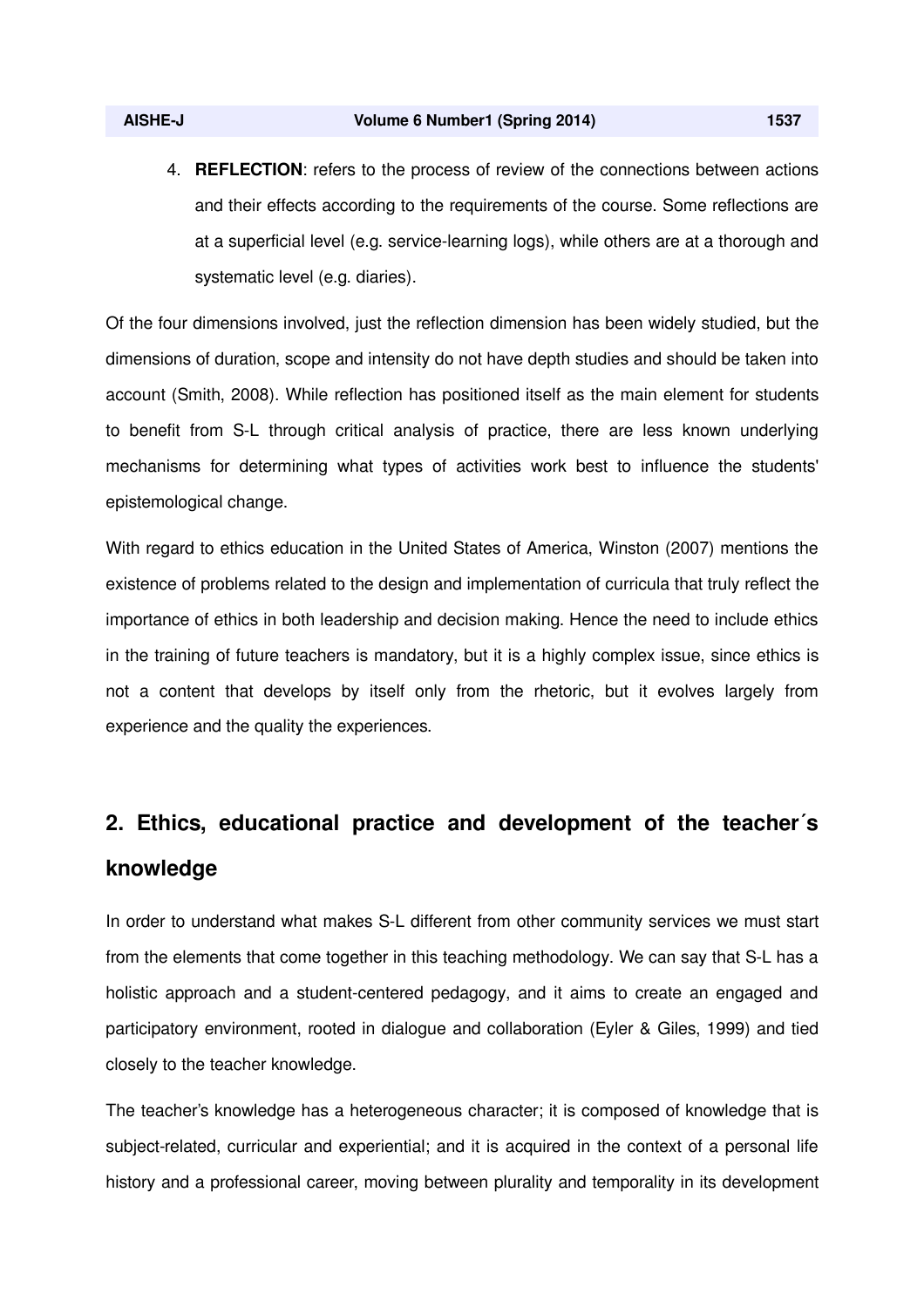(Tardif, 2004). Plurality is explained by the diversity of the origin of the knowledge acquired from the family, peer groups, educational institutions (primary, secondary, tertiary). Temporality is represented in the gradual learning of teaching, which involves immersion training that leads future teachers to acquire beliefs, representations and assurances on the practice of their job.

Experiential knowledge is defined as that "knowledge that is updated, acquired and necessary in the scope of practice of the profession and does not come from the training institutions and curricula" (Tardif, 2004, p. 37). It presents the following intrinsic characteristics:

- It is linked to the educational functions; through them it is mobilized and it acquires the routines and the importance that is attached to experience.
- It is practical knowledge; its use will depend on the functions, problems and peculiarities of the work.
- It is an interactive knowledge; mobilized and shaped by the interactions between the teacher and other agents. It is imbued with norms and emotions, and it uses complex procedures for interpreting situations.
- It is a syncretic and pluralistic knowledge; it rests on multiple repertoires of knowledge that are mobilized around variable and contingent contexts of professional practice.
- It is a heterogeneous knowledge; acquired from various sources.
- It is a complex knowledge, not analytic; it instills behavior, rules, habits and discursive consciousness.
- It is an open knowledge; it integrates new experiences to previous knowledge.
- It is a personalized knowledge; it carries the attributes of the person and it is closest to the knowledge of the artist or craftsman.
- It is an existential knowledge, linked to experience and life history.
- It is a temporary, developmental and dynamic knowledge; it changes and it is built in the context of a career and a professional history.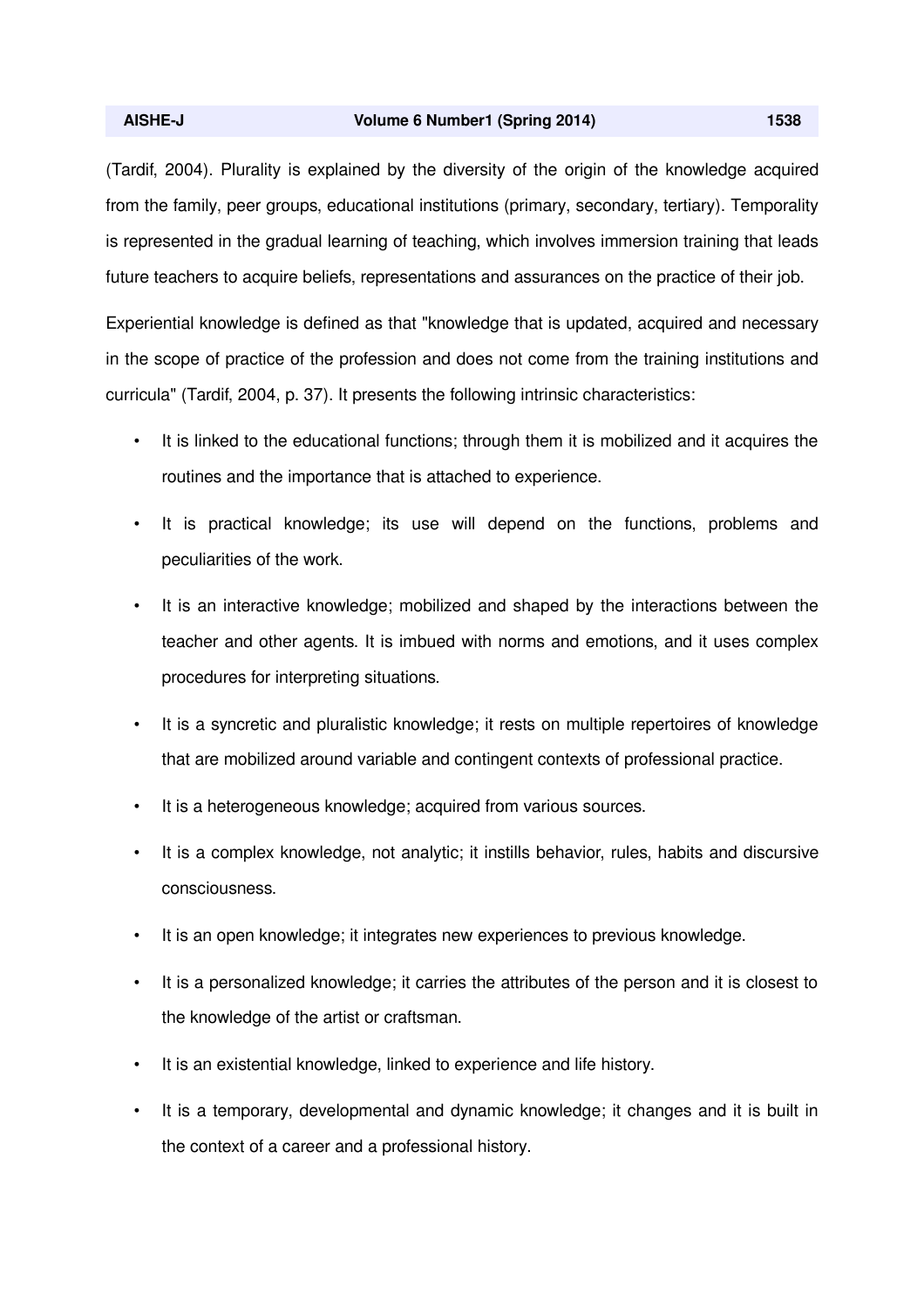It is a social knowledge, constructed by the participant in interaction with diverse sources (university, school organization, etc.).

Teaching ethics is a support vehicle for students in their approach to morality and values of the teaching profession, but it also helps them to look critically at their own points of view and personal practices.

Empirical evidence suggests that interventions and training can enhance the ability of student teachers to discuss issues of moral reasoning (Cummings, Maddux, Maples, & Torres-Rivera, 2004) and their self-efficacy to teach values.

It is necessary that attempts to improve the process of teaching and the development of ethics training proposals consider the following aspects (Opazo, García-Peinado, & Martínez-Garrido, 2011):

- 1. The narrow focus on professional ethics from research and politics can hinder efforts to develop a strong professional identity of student teachers.
- 2. The training of teachers in the essential values and principles of their profession, along with their own beliefs and ideals and morals of their professional community form the basis for future ethical decisions.
- 3. Education must be understood as a commitment to the liberation and understanding of people as conscious individuals.
- 4. Ethical training should follow from the fact that students are people with standards: with abilities to recognize the key aspects to be considered when facing ethical problems, distinguishing between right and wrong, in line with their conscience and the principles of truth, freedom and justice.
- 5. Contemporary university education should enable the construction of personal projects, not exclusively individual, that do not imply a lack of willingness to participate in collective projects.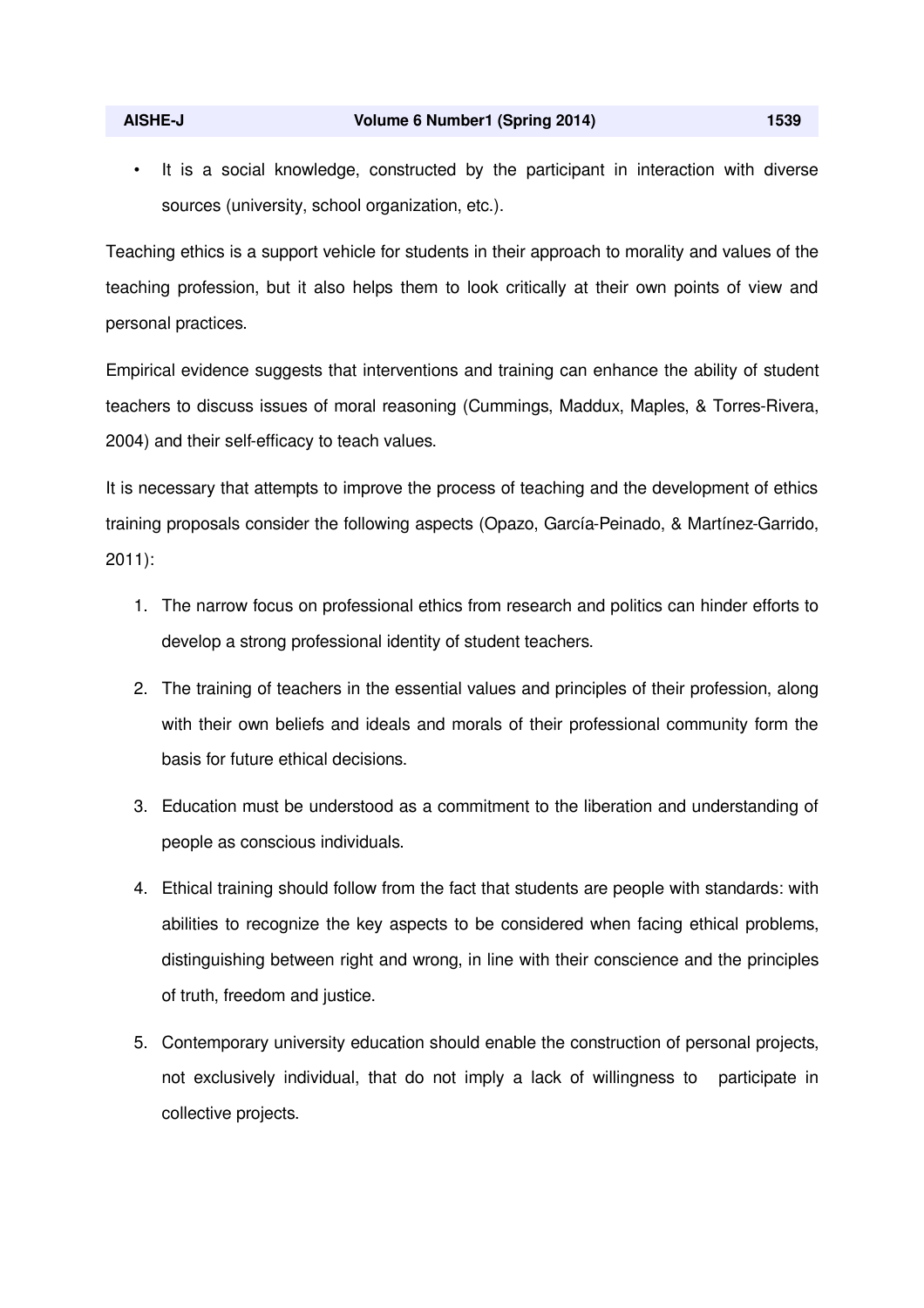S-L can develop multiple competences since it can encourage an imaginative and creative exploration of individuals. It improves the attention of teachers and students and provides evidence that all things are possible (Eyler & Giles, 1999) through the contact between different groups of people who would not normally have the opportunity to share time, thoughts and feelings. It humanizes through practice (Godfrey, 2000).

This is why the best S-L experiences have to help students and the community in the development of a commitment, in a reciprocal relationship that allows both parties to teach and learn from each other (Jacoby, 1996) working with the community and not for the community (Neururer & Rhoads, 1998).

This philosophy has a set of goals that will develop and enhance the experiences and reflection of the two parties involved: the community as the recipient and the students as providers of the service. Learning occurs through a cycle of action and reflection when students work with others and through the process of applying what they are learning about the problems of the community (Eyler & Giles, 1999). These significant interactions lead to many positive outcomes for students participating in S-L (Brody & Wright, 2004).

However, we must recognize that despite their experience, students enter college with a variety of preconceived notions about the world (Dziech, 2004). Some have had no direct relationship with poverty, marginalization, and discrimination, and their interaction with diversity (e.g. gender, functional, cultural, etc.), is scarce or absent.

S-L can offer opportunities to detect and recognize social problems and real needs of others, which is an incentive for social engagement. In view of this, it is possible to identify some starting points:

• **KEY STARTING POINT**. Service-Learning involves three key elements: a classroom element (based on theories of learning), a service element (community work) and a process of reflection that connects all aspects together.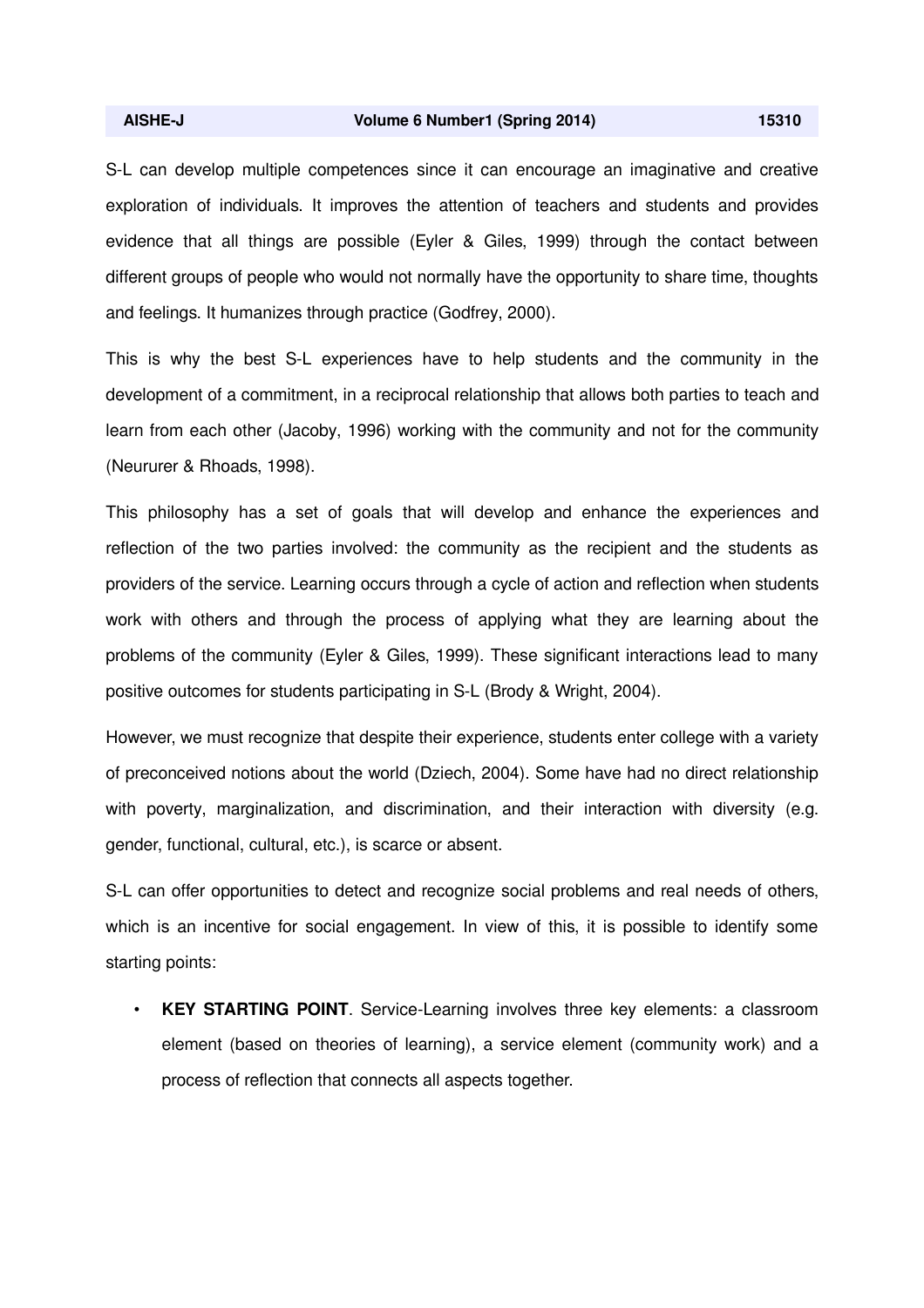and committed way.

• **ETHICS AS CENTER AND PURPOSE**. Ethics is part of our life as a mediator of our relationship with other human beings. In this intersection emerge all learned theories as elements connected to real life experiences. This aspect is important in learning, since only as ethical individuals we will be able to deal with real life issues in a responsible

Ethical awareness and social responsibility are especially important for college students in light of the effect that major meltdowns in the economic and business world have on them (Lefkowitz, 2004). The social aspect of organization of classroom life experienced by students is critical to their results and depends on the management of the commitment, characterized by the individual patterns of behavior based on beliefs and professional ethics, which develops the so-called teachers' knowledge.

Although it is difficult to assess empirically the impact of beliefs and values on education, several researchers have identified a significant relationship between the teacher, the beliefs, the teaching practices and learning experiences of students in the context of teaching (Bryan & Atwater, 2002). The most valuable lessons of S-L emerge in controversial situations produced during the development of the experience.

#### **3. Teaching ethics of S-L at the university**

Universities are aware of their responsibility to educate future generations about ethical issues. This leads to teacher training programs undergoing transformation processes due to the implementation of new professional teaching standards, imposed by the contemporary social realities in which modern education moves. It is not enough to recognize that society changes and evolves: the task of preparing future teachers must force us to mobilize. We are aware that the purpose and ultimate goal of education is to deliver complex knowledge to students together with practical skills and to encourage commitment to the purposes set forth by their own communities (Sullivan, 2011).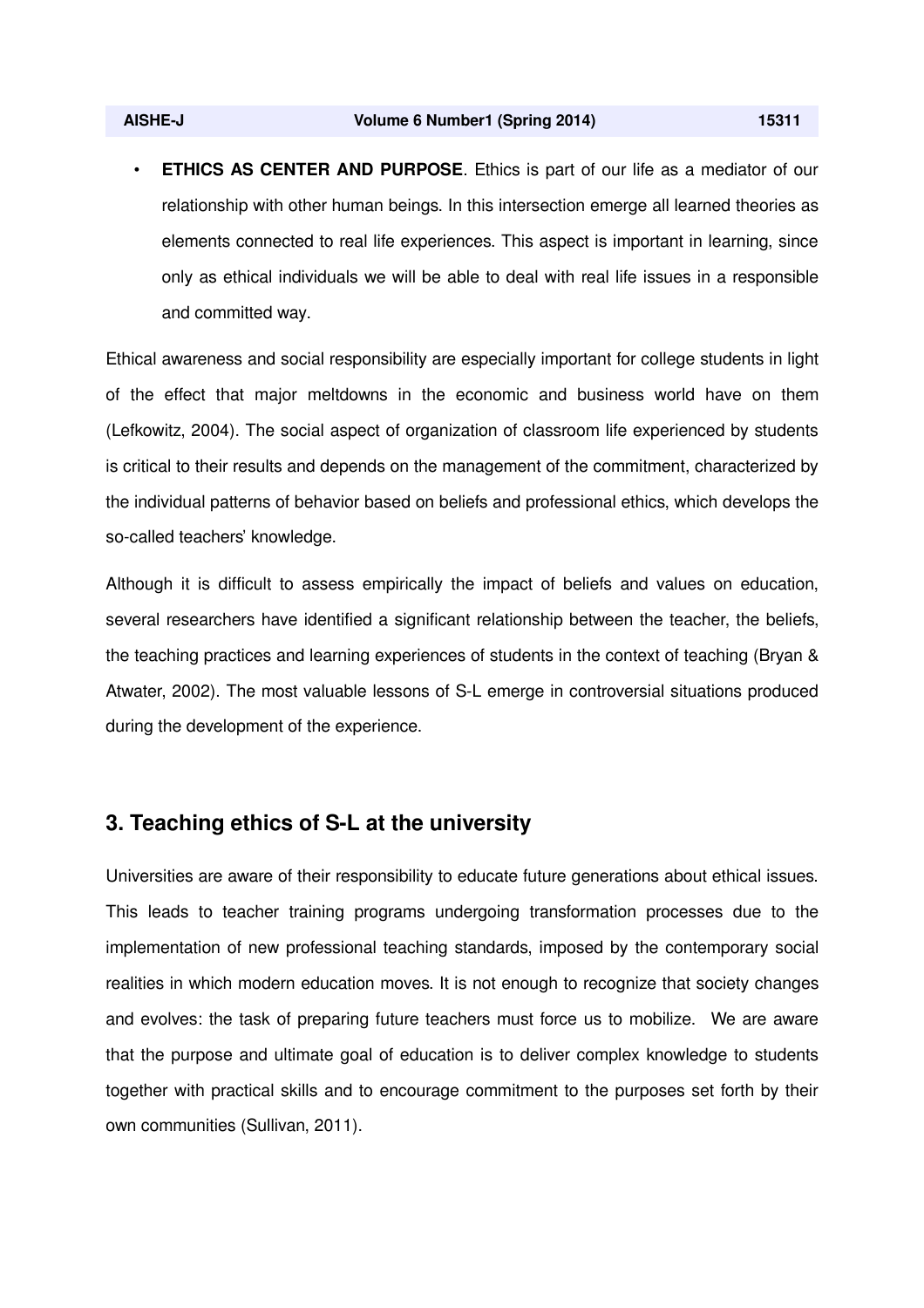There is an urgent need to increase the experiences in the field work that will enable students to actively apply all newly acquired knowledge and skills, and progress in their learning. We must consider the nature of the S-L experiences and the changes that are associated with the use of this methodology.

In response to this, student teachers who participated in S-L at college are better prepared to advocate effectively for the academic and social needs of their students. They develop a greater sensitivity to individual learning needs, interact with the families and show a deeper commitment to working collaboratively with other professionals to meet the needs of all children (Miller, Dunlap, & Gonzalez, 2007). S-L experiences sensitize teachers about meeting the needs of each student and help develop their understanding of mutual learning in the classroom (Root, Callahan, & Sepanski, 2002).

Miller et al. (2007) argue that S-L experiences that have clear aims and objectives, provide multiple opportunities for guided reflection and improve content knowledge. In addition, S-L supports critical reflection about the skills and content knowledge when students reflect on what they know or do not know: they strive to learn and improve their own knowledge base.

The connection of academic studies with community service through structured reflection is widely recognized as contributing to learning in a way that is deeper and easier to apply to new situations and circumstances that occur in everyday life, since learning from experience is an ideal method for the development and training of citizens and productive and committed individuals, as well as for the improvement of leadership skills (Preskill & Brookfield, 2009). This allows education schools to take advantage of opportunities to add value to the experiences during the training of future teachers, and at the same time improves the professionals´ understanding of various emerging issues of ethics.

Regarding teaching ethics in the curricula, we must recognize that much of the literature is still markedly academic, which may give an inadequate treatment to the context of servicelearning.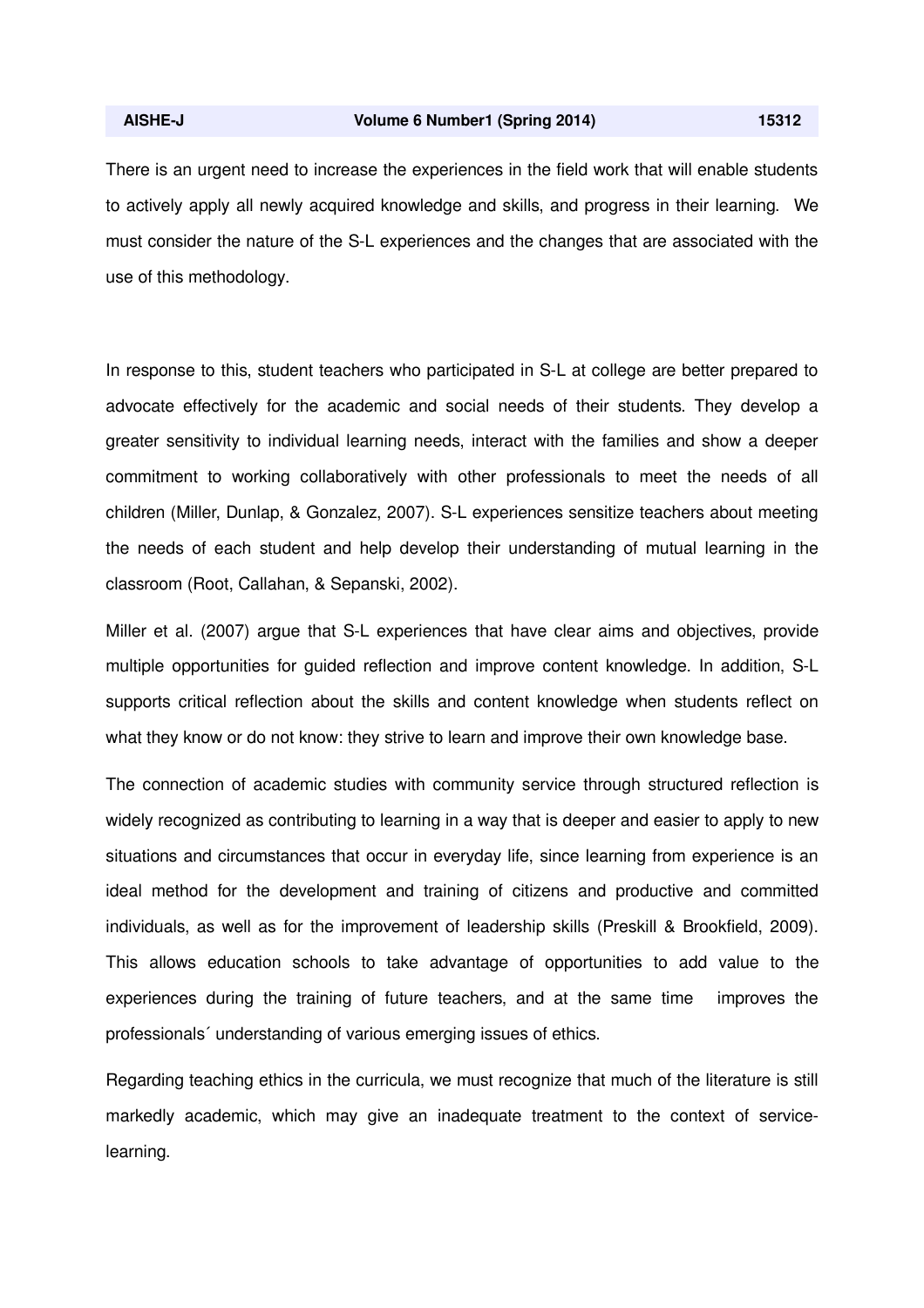Traditionally, the university classroom has remained separate from the real world and, considering that by definition S-L programs are focused on direct interaction with the community, the development of ethical competence should occur before putting into practice the S-L activity.

On the face of this, and according to Gichure (1995), any action aimed at the ethical development of students should be based on three factors:

- 1. Providing the students with their own essential ethical criteria from the professional field of education.
- 2. Raising the moral conciousness in all education professionals.
- 3. Creating an ethos or professional culture, along with a concrete and specific moral physiognomy.

Traditionally ethics was not considered a priority in education and this is reflected in how teachers present it. Teachers lack effective strategies and resources to educate students in exploring ethical issues. However, university teachers using S-L programs have the great responsibility of showing their students how to act "correctly", as it is urgent to teach ethics and make real the effectiveness of this instruction.

The aim must be directed towards helping students to learn skills that enable them to work and make decisions on their own when faced with ethical dilemmas in the practice of their profession. The advantage of S-L is evident, as it does not present a traditional classroom structure, but it allows student teachers to obtain valuable lessons from experience.

Having units of ethics education within the curriculum for teachers in training can empower values education in the classroom as the student teachers reflect it in their practice as educators. For that reason, the methodology of case-based studies is an element of effective instruction (Thomas et al., 2001) over conventional approaches such as content delivery (Kim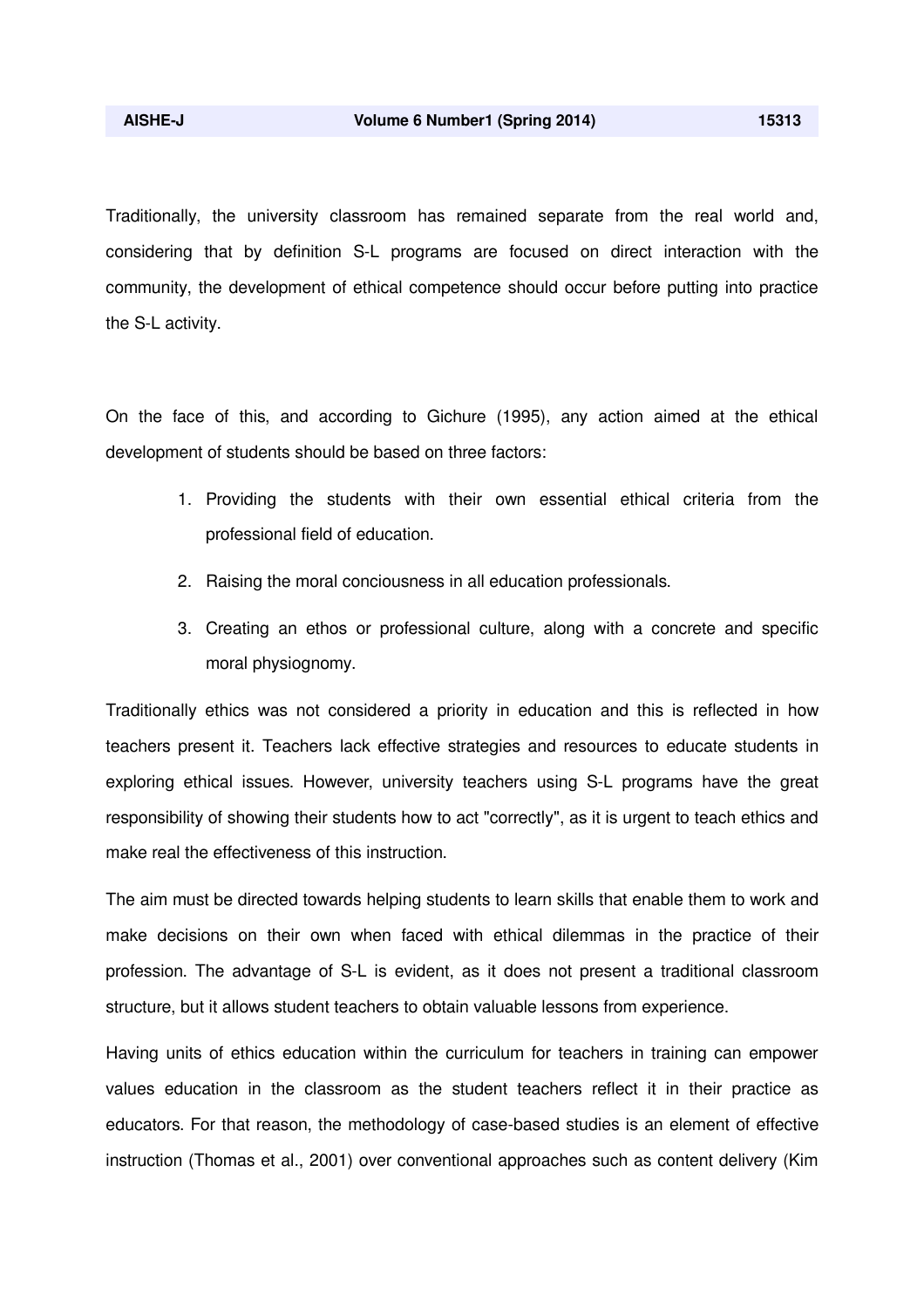et al., 2006).

By providing students with cases for analysis, they are helped better to interpret the current situation, allowing them to develop multiple solutions to problems. This is particularly valuable in the development of cognitive schemes (Gick & Holyoak, 1983), critical thinking and decision making skills (Kim et al., 2006). MacDougall et al. (2013) suggest that case-based reasoning has been used to facilitate the effectiveness of instruction in ethics topics; but there is still much to be learned about the most beneficial ways to present cases, although the actual utility is developed by simplified delivery of the cases, more than in complex studies.

Developing activities that allow construction of an ethical framework for student teachers, promotes the critical analysis of various points of view and their personal practices. The reflective practice of teachers moderates and improves their pedagogical skills to meet the needs of their students. We can agree that problems arise when professional behavior codes have been simply memorized, and not analyzed, discussed and thoroughly examined from an ethical perspective.

To provide future teachers with tools that can be used to address ethical issues and to facilitate students, an ethical framework that can be transferred to the solution of other dilemmas that they face for the development of the service, a model to be followed has been generated, based on the following principles (Wendler, 2012):

- **RESPECT FOR PEOPLE**: Offer the stakeholders a service that is culturally sensitive to their needs and reviewable by explaining the project, without coercion. Consent is negotiated through respectful relationships.
- **BENEFICENCE:** The projects benefit the community, the student and the university. Any potential harm should be rigorously considered and minimized, including potential damages related to collecting personal data.
- **JUSTICE**: Show constant attention to the dynamics and power relations that may occur, and trying to equalize them, starting from the micro-dynamics of fellowship oriented towards macrodynamic social transformations.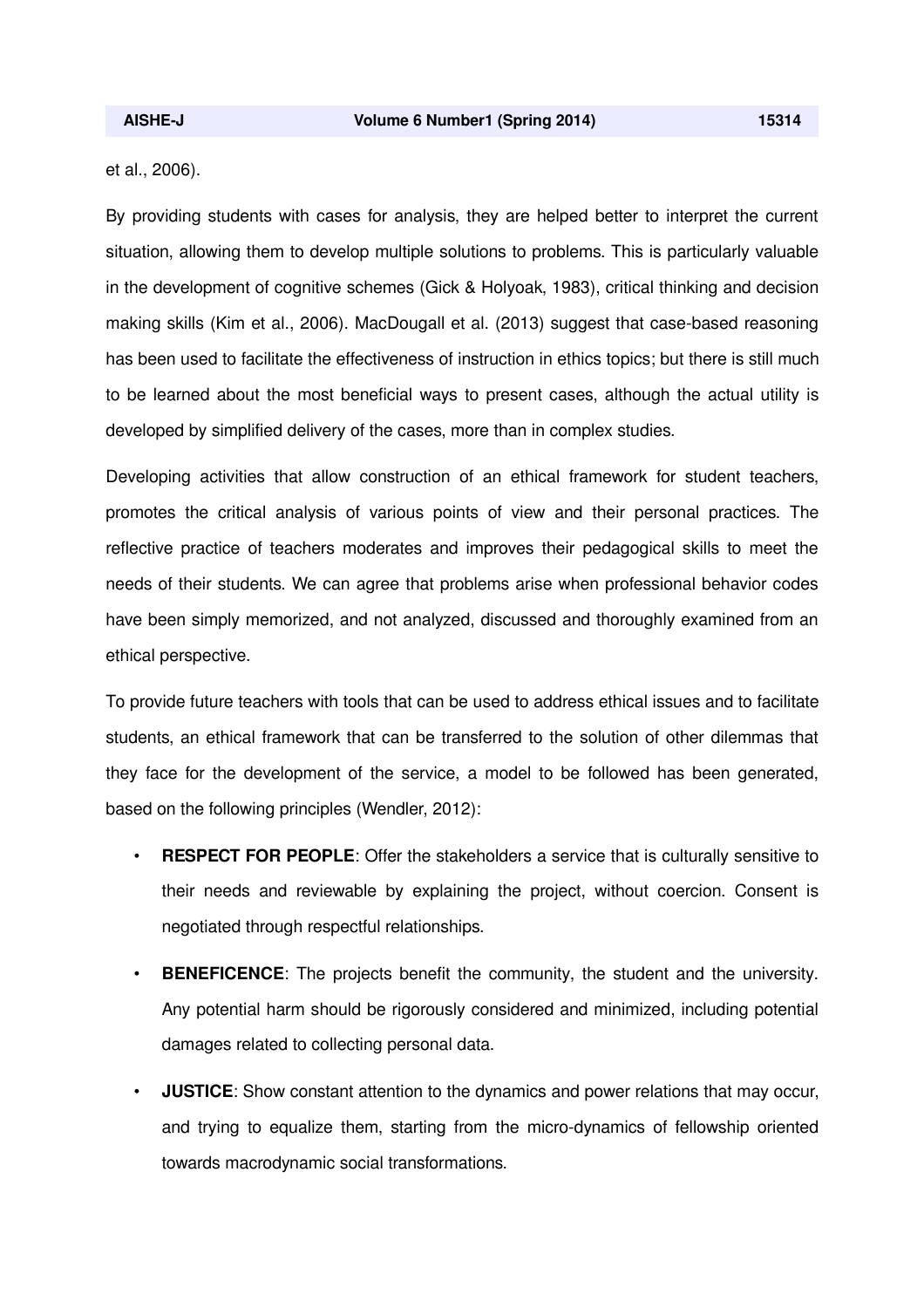- **REFLECTION:** Teachers and students critically understand the effects of S-L and their perceptions, including as a strating point that there are no absolute points of view about them.
- **CARE**: Corresponds to the interdependence of all people, considering that in every society there are those who are more vulnerable than others, who should be given further consideration.
- **DIGNITY AND PERSONAL UNIQUENESS**: No restrictions related to social, economic or personal considerations.
- **SUSTAINABILITY**: There is a need to promote actions that are sustainable in the long term, even without the student figure once the experience has finished.
- **BALANCE AND RECIPROCITY**: There must be two-way learning and collaboration in these service projects for the community, the students as well as the university.
- **MOTIVATION:** Participation must be requested by the community where the service will be provided and the faculty has to enhance motivation.
- **ONGOING TRAINING**: Meets the need to build a guide for conduct between students, teachers and communities, constantly updating it based on experience, in order to better respond to constant changes.
- **AVOID INJURY AND CHARITY**: Requires the intention to avoid unnecessary damage or injury that can occur through acts of commission or omission. If a careless or unreasonable risk of harm to others is imposed, it can be considered "negligence".
- **EQUAL RIGHTS AND LEGAL PROTECTION**: Recognize the principle that all are equal before the law, and have equal rights.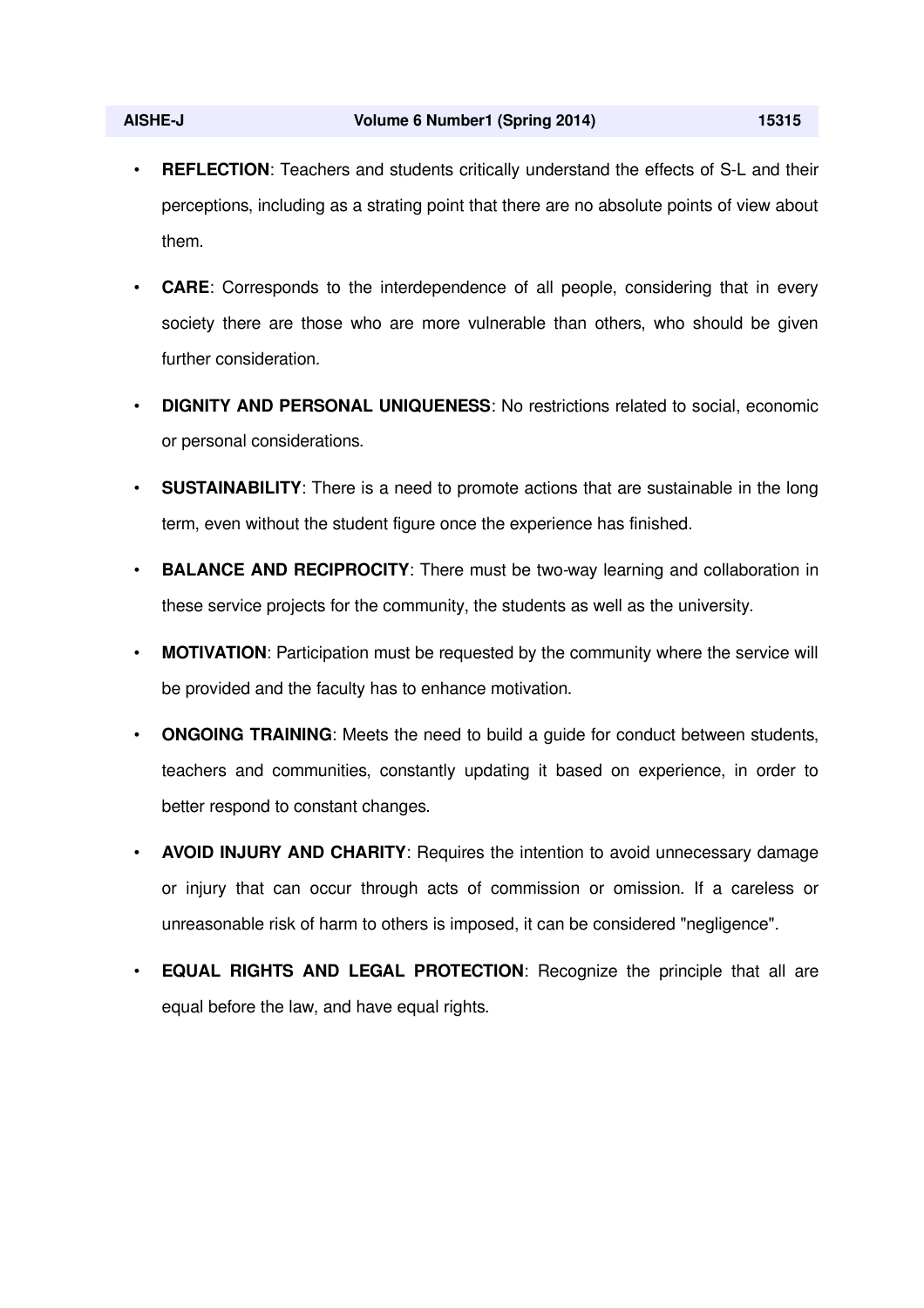### **Discussion**

The current complex social situation in Spain (e.g. high unemployment, increasing tuition fees, decreased scholarships and state aid) requires teacher education program to be in a position of absolute intolerance of ethical faults, and strongly encourage students to participate in experiences that allow them to act with honesty, responsibility and integrity. Following Saltmarsh and Hartley (2011), we must consider that the weakness of higher education is based on its segmented focus on a specific population (e.g. young adults who were successful in school and can afford the tuition) who live in a highly competitive market, with universities that must withstand the pressure for educating students for their personal and professional career development and not for social responsibility. In order to encourage students to become both professionals and critical citizens, it is essential to offer real opportunities for participating in the analysis and solution of immediate problems, not only in the local community, but nationally and globally (Naval, Garcia, Puig, & Santos, 2011). Service learning offers just such opportunities.

Institutions, such as the University, can play an important role in facilitating the ability to examine values. However, this can only be done on the basis of public discussion, considering as a point of departure the individuals, their lives and personal freedom (Sen, 2010). Also, taking into account the ease with which students access their experiences (Wendler, 2012), it is urgent that the institution accepts its responsibility in the preparation of the student for the S-L experience, since the experience takes place outside the traditionally protected space of the campus.

Whereas Bryan and Atwater (2002) mention the relationships between beliefs, practices and learning experiences of students in learning contexts, and their influence on the construction of professional identity. In line with this, it is necessary to be aware that some of the most valuable lessons of S-L emerge in controversial situations arising during the development of the experience. To this it can be added that:

• There is an inseparable relationship between knowing and doing, because learning is a continuous process of action and reflection.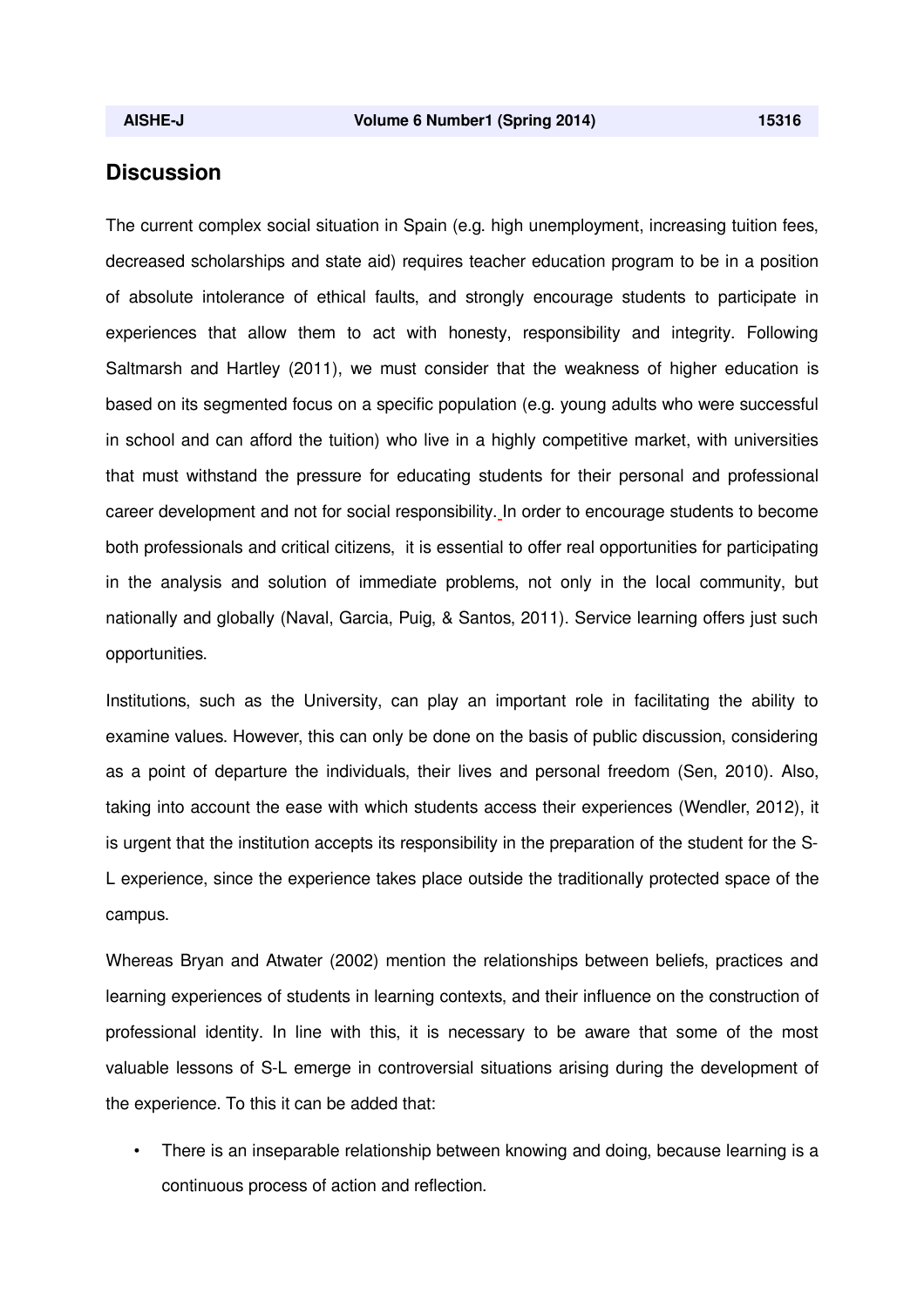- Quality education is directly linked to the values, beliefs and professional ethics of teachers; this improves teacher quality.
- Ethical concerns have an emerging space when S-L students come to or approach the communities.

Considering the four dimensions outlined by Smith (2008) - duration, scope, intensity and reflection - only the reflection dimension has been widely studied. The others have not yet been deeply studied. Rigorous studies will allow us to guide decision making in both the content and teaching methodologies about ethics to be used with college students participating in S-L activities.

S-L projects can be complemented with these issues, giving students the opportunity to practice specific skills that are related to the response to changes, flexibility and adaptability in the way they deal with problems and changing priorities.

If we consider that ethics are closely linked to the development of teacher knowledge (Tardif, 2004), training for developing skills that elicit good practices should ally with values education in order to avoid poorly reflective activities and a hidden curriculum.

It is necessary to avoid focusing the work on codes or standards of behavior management without making deep critical reflection on whether the knowledge of these ethical codes and norms will result in good professional conduct, since there is evidence of guidelines for action (e.g. ideological and religious precepts) which themselves have been powerful guides for good personal conduct but do not necessarily end up causing good practice (Opazo, 2011).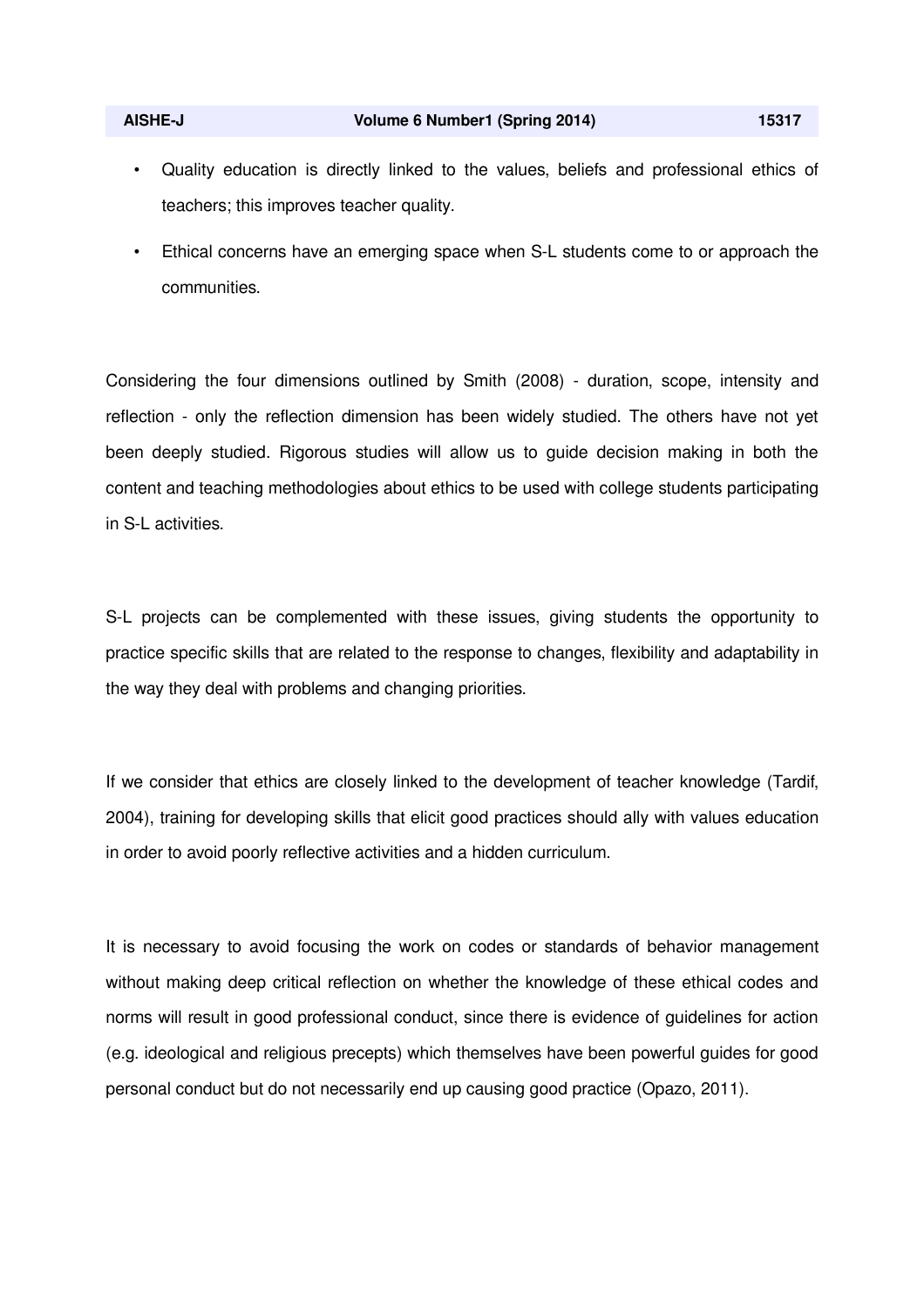At this point we must recognize that most of the ethical considerations are related to professional activities, usually designed from functionalist approaches and idealized. These activities are often associated with simple catalogs of principles and imperatives formulated as a guide or guidance of what professionals must do in their particular activities (e.g. professional ethics).

Cummings et al. (2004) suggest that interventions and training will enhance the ability of student teachers to discuss issues of moral reasoning, but these connections are to guide students in their own emotional and intelectual growth and stimulate their ethical awareness.

The evidence presented by the Case-Based Ethics Training (MacDougall et al., 2013) suggest that the real utility of the methodology will be developed through simplified delivery of the cases rather than studies that are difficult to learn (memorization of codes, etc.). Therefore, it is desirable to construct a series of materials with students, based on their own experiences in the field.

S-L has to position itself as a real alternative for the revitalization of teacher education programs and improvement of teaching ethics, enabling future teachers and school leaders to access transformational experiences that will have an impact on the improvement of the educational and social systems.

As a corollary, following Robinson (2012), if one of the goals of higher education in a democratic system of government is to help students play their roles as active citizens, S-L can not go far enough, because "historically, community service has not been thought of as political" (p.20) and it would not be proper for students to see their service as an alternative to politics and negotiation. This suggests that the service experience without an ethical and civic perspective could undermine the meaning of civic and ethical agency for the students.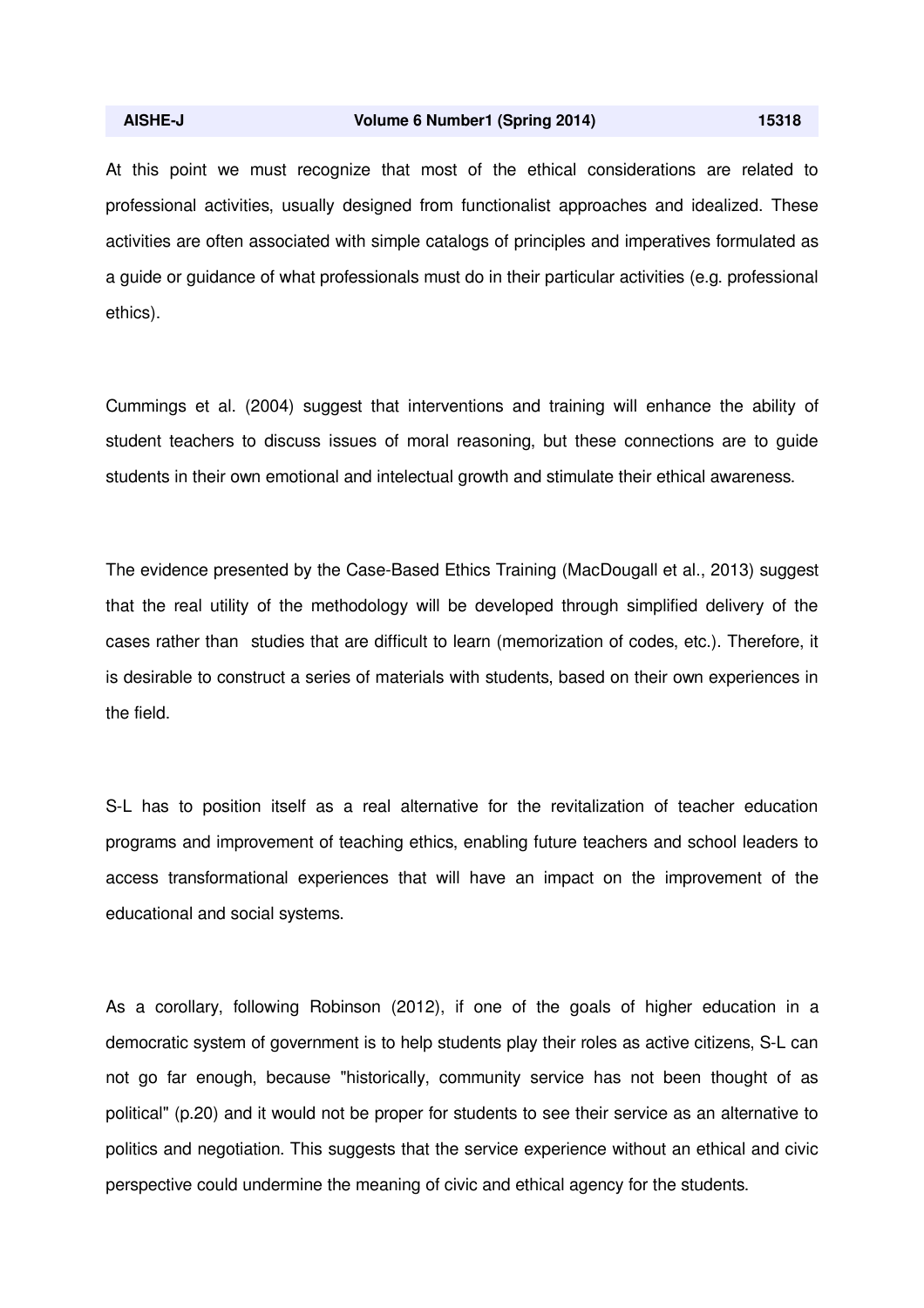## **Conclusion**

It is important to seek opportunities within university classrooms, to convey the importance of ethics, the principles of justice, equity and participation for social change, as well as to have educational objectives that are aimed at developing skills for implementing these values. We must always consider that the knowledge of the standards of ethical behavior in no way guarantees the adherence to them, but this requires the teacher to provide students with the skills necessary for moving beyond the simple theory, to where our primary objective is directed towards facilitating the work for the community.

It is our understanding that through reflection, debate and discussion on all matters arising from ethical practices of S-L activities, students will engage more with the course content. At the same time, by improving the service-learning activity, they will gain practical experience to accompany their knowledge and beliefs about how to develop the power of ethical thinking.

Further S-L research is essential, focussing on how the methodology can promote individual development and moral reasoning of the students, despite the difficulty of using experimental designs in which students are randomly assigned.

Trainers at the university should also try to determine whether S-L experiences foster an ethic of care among participants, and observe if the services provided meet the wishes of students and communities. Since in Spain the courses are limited to four-month or eight-month terms subjects quarterly and / or annual, attention should also be paid to the four dimensions of S-L in order to see how they are affecting the development of the courses. Our approach needs to have reliable data, and the extent of actions should not be an impediment for studying changes in the students.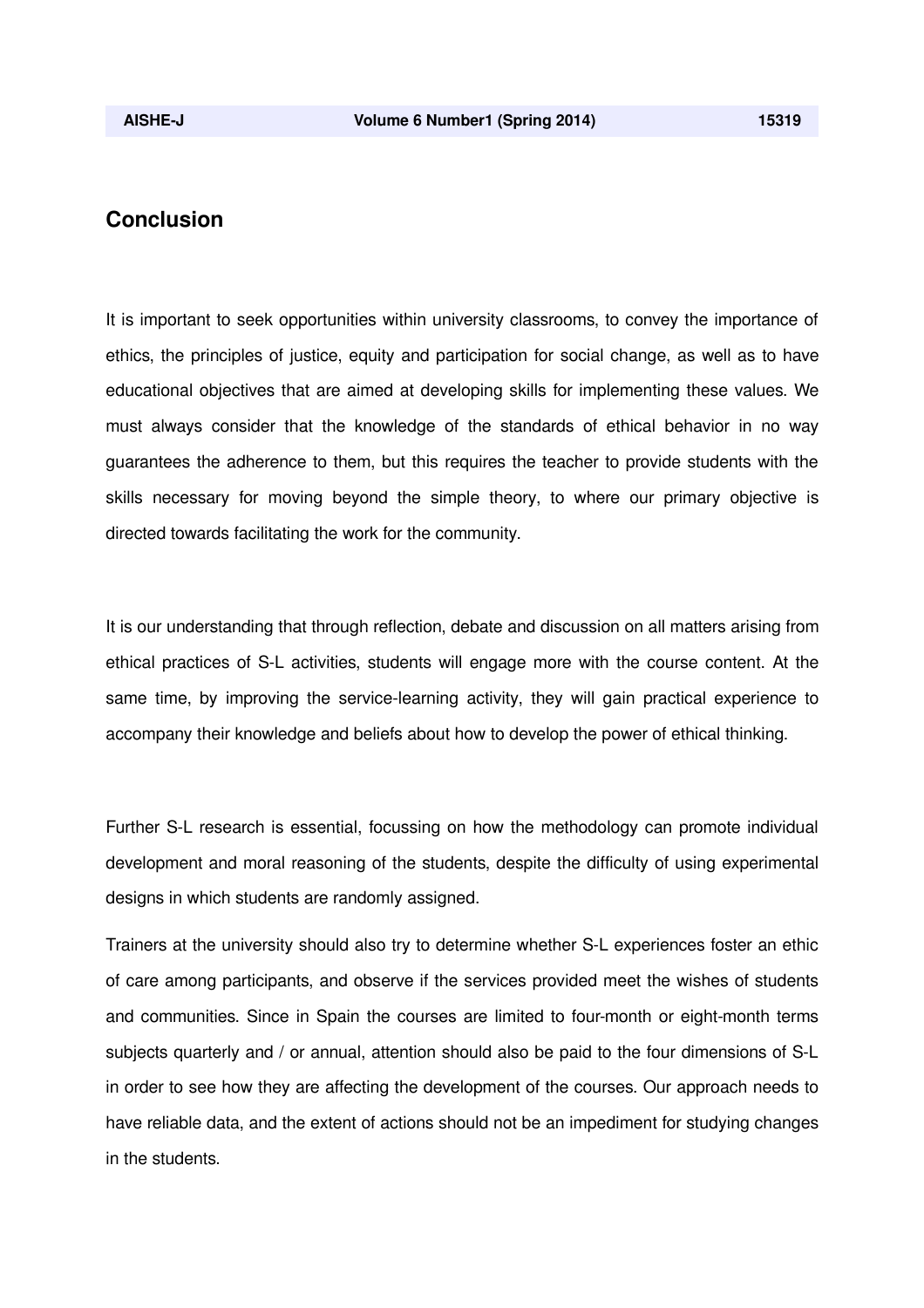#### **AISHE-J Volume 6 Number1 (Spring 2014) 15320**

As socially responsible educators, we must help our students recognize where and when it is urgent to act ethically and not just teach moral codes and laws, but also promote care and concern for others. The ethical and social development of students is our responsibility as members of a university community and we must take a position when faced with collective aggregation of the defense of public interests, which today are far from the citizen´s domain.

Finally, we believe that the ability to cooperate between future teachers and members of their learning communities depends largely on four elements that we have to consider:

- 1. **SOCIAL JUSTICE:** Sustaining the legitimacy and social stability of the community, which implies a moral and economic allocation of benefits and costs in the development of life with dignity and respect.
- 2. **MUTUAL TRUST:** Enables spontaneous sociability among community members, strengthening cooperative behavior among citizens as subjects and objects of social life.
- 3. **CIVIC ENGAGEMENT:** Stimulating co-responsibility of all individuals for the improvement of the standard of living and supervising public interests. This will allow for greater involvement of citizens in the common well-being with a more fruitful social cooperation.
- 4. **TOLERANCE WITHOUT DISCRIMINATION:** Articulation and integration with regard to the collective efforts of different groups (e.g., biological and cultural characteristics, capabilities and genders).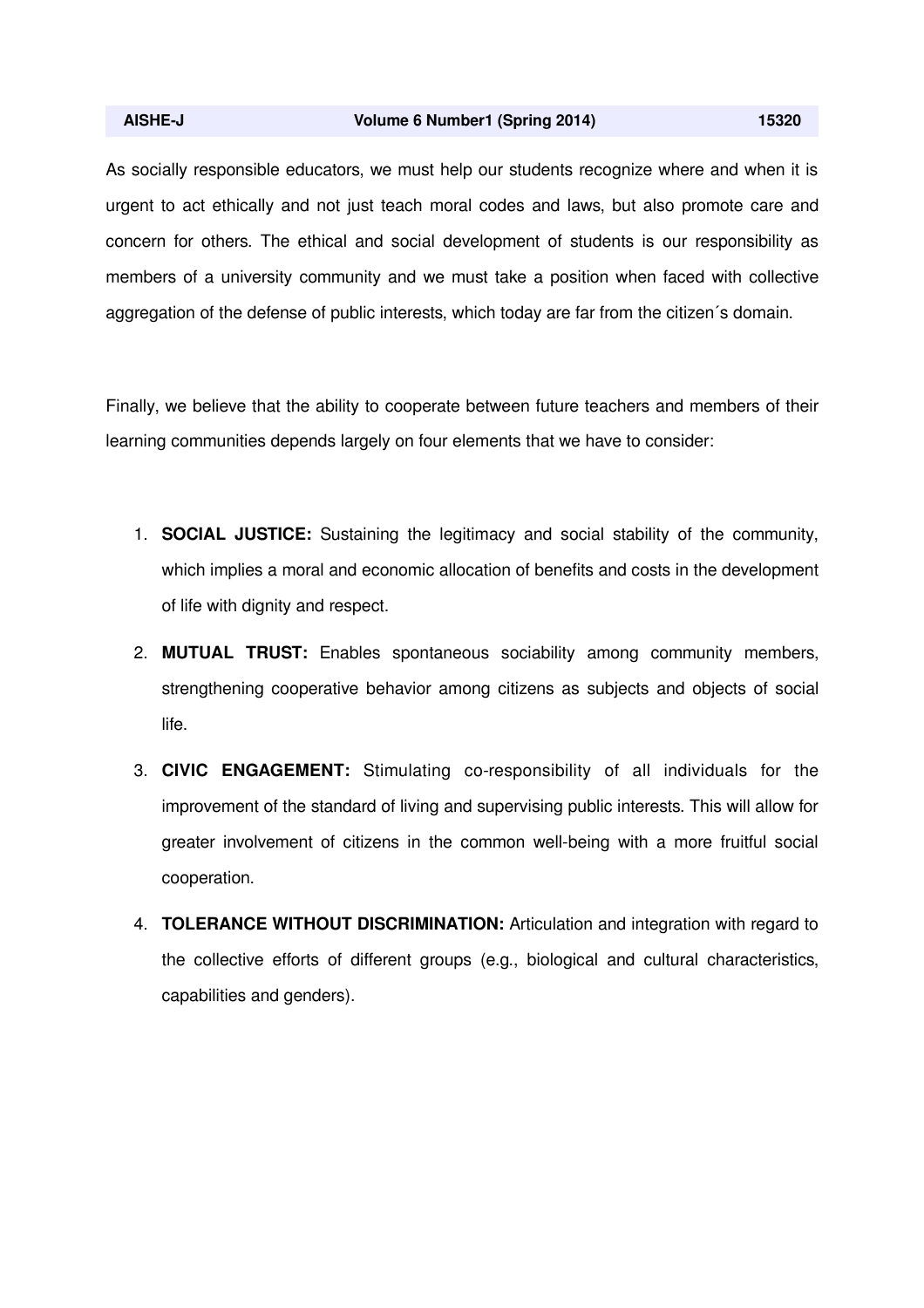# **References**

- Aramburuzabala, P., & García-Peinado, R. (2012, Juny/July). El Aprendizaje-Servicio en la formación de maestros [Service-learning in teacher education]. In *CIDUI*, *Proceedings of VII International Congress on University Teaching and Innovation.* Retrieved from http://www.cidui.org/revista-cidui12/index.php/cidui12/article/view/232/221
- Bates, A. K., Drits, D., Allen, C., & McCandless, P. (2009), Service learning as an instructional strategy for the preparation of teachers. *The Journal of Effective Teaching, 9*, 5-23.
- Bell, C. A., Horn, B. R., & Roxas, K. C. (2007). We know it's service, but what are they learning? Preservice teachers' understandings of diversity. *Equity & Excellence in Education, 40*(2), 123-133.
- Benatar, S. R. (2002). Reflections and recommendations on research ethics in developing countries. *Social Science & Medicine*, *54*(7)*,* 1131-1141.
- Billig, S. H. (2002). *Philadelphia Freedom Schools Junior Leader Evaluation*. Denver, CO: RMC Research Corporation.
- Billig, S. H., & Klute, M. M. (2003, April). The Impact of Service-Learning on MEAP: A Large-Scale Study of Michigan Learn and Serve Grantees. Presentation at National Service-Learning Conference, Minneapolis, MN.
- Billig, S. H., Meyer, S., & Hofschire, L. (2003). *Evaluation of Center for Research on Education, Diversity, and Excellence Demonstration Site, the Hawaiian Studies Program at Waianae High School*. Denver, CO: RMC Research Corporation.
- Boss, J. A. (1994). The Effect of Community Service on the Moral Development of College Ethics Students. *Journal of Moral Education*, *23*(2), 183–198.
- Brody, S. M., & Wright, S. C. (2004). Expanding the self through service-learning. *Michigan Journal of Community Service Learning*, *11*(1), 14-24.
- Bryan, L. A., & Atwater, M. M. (2002). Teacher beliefs and cultural models: A challenge or science teacher preparation programs. *Science Education*, *86*, 821-839.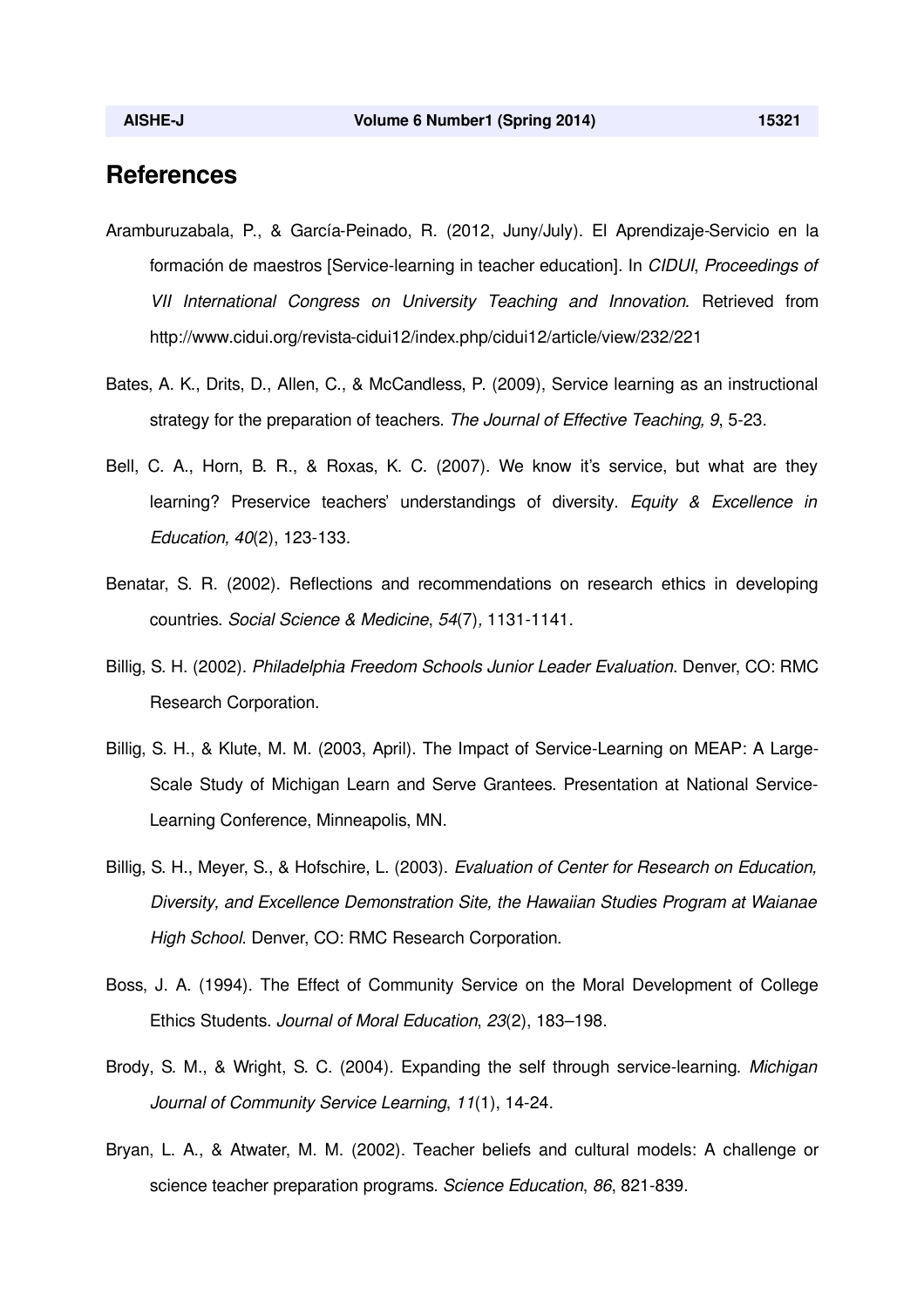- Buchanan, A. M., Baldwin, S. C., & Rudisill, M. E. (2002). Service learning as scholarship in teacher education. *Educational Researcher*, 30-36.
- Carrington, S., & Saggers, B. (2008). Service learning informing the development of an inclusive ethical framework for beginning teachers. *Teaching and Teacher Education, 24*, 795-806.
- Chapdelaine, A., Ruiz, A., Warchal, J., & Wells, C. (2005). *Service-Learning Code of Ethics.* Bolton, MA: Anker Publishing Co.
- Conrad, D., & Hedin, D. (1991). School-Based Community Service: What We Know from Research and Theory. *Phi Delta Kappan*, *72*(10) 754–747.
- Cummings, R., Maddux, C. D., Maples, M. F., & Torres-Rivera, E. (2004). Principled moral reasoning of students in education and counselling. *Change and Transformations in Education*, *1*, 17-30.
- Doyal, L., & Gough, L. (1991). *A Theory of Human Need.* London: McMillan.
- Dziech, B. W. (2004, September 17). Smart, pretty, popular, and in need of professors' understanding. *Chronicle of Higher Education*, *51*(4), B6-B8.
- Eyler, J. & Giles, D. E. (1999). *Where's the learning in service-learning?* San Francisco, CA: Jossey-Bass.
- Furco, A. (2002). Is Service-Learning Really Better Than Community Service? A Study of High School Service. In A. Furco, & S. H. Billig (Eds.), *Advances in Service-Learning Research, Vol. 1. Service-Learning: The Essence of the Pedagogy* (pp.23-50). Greenwich, CT: Information Age Publishing.
- Gichure, C. W. (1995). *La ética de la profesión docente* [The ethics of the teaching profession]. Navarra: Ediciones Universidad de Navarra.
- Gick, M. L., & Holyoak, K. J. (1983). Schema induction and analogical transfer. *Cognitive Psychology*, *15*, 1-38.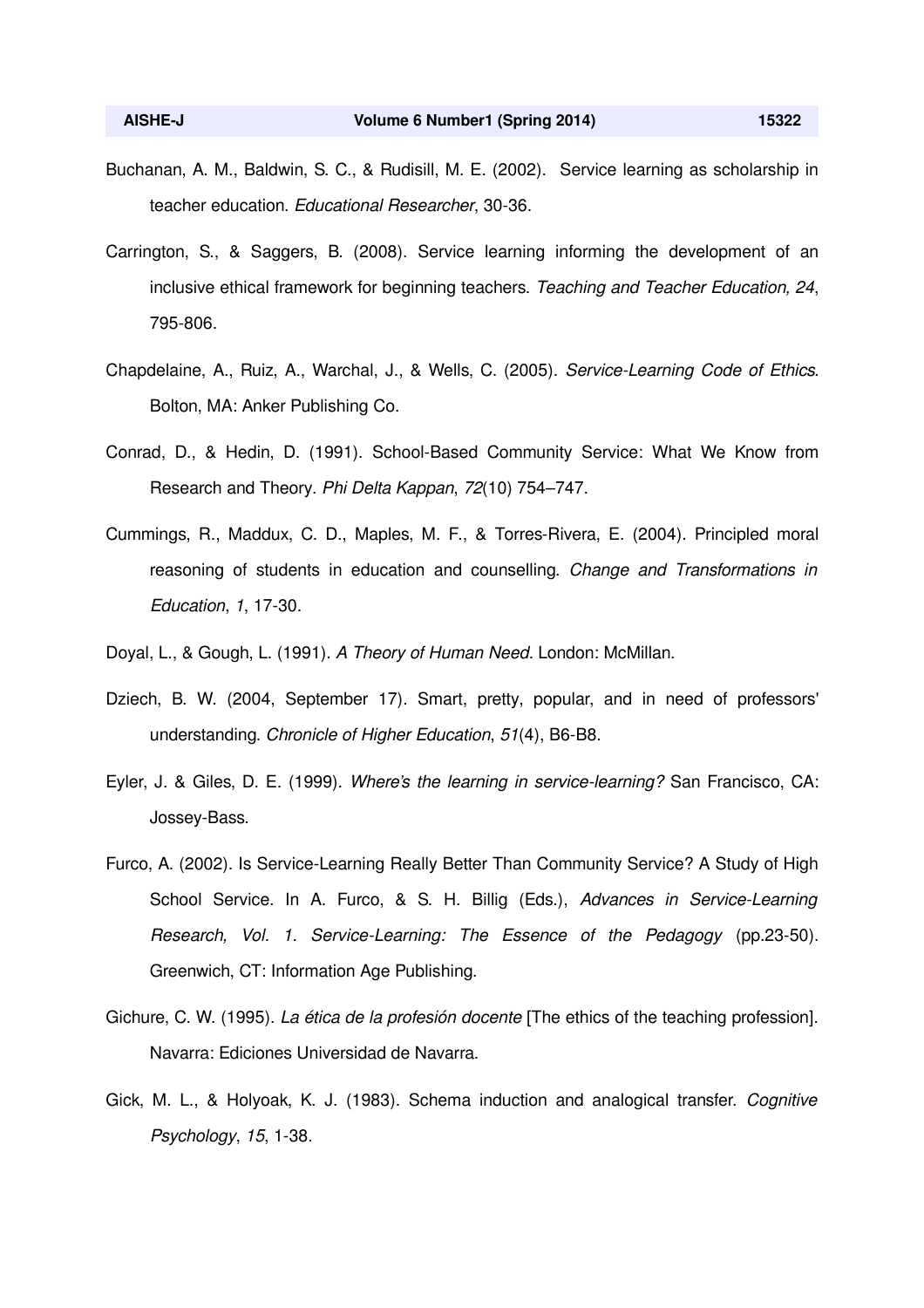- Gish, E., & Markham, P. (2013). Living Well Together: Citizenship, Education, and Moral Formation. *The Good Society, 22*(2), 151-161.
- Gil, J., Chiva, O., & Martí, M. (2013). La adquisición de la competencia social y ciudadana en la universidad mediante el Aprendizaje-Servicio: Un estudio cuantitativo y cualitativo en el ámbito de la Educación Física [The acquisition of social and civic competences in Higher Education through Service-Learning: A quantitative and qualitative study in the field of Physical Education]. *Revista Internacional de Educación para la Justicia Social (RIEJS), 2*(2), 89-108.
- Godfrey, P. C. (2000). A moral argument for service learning in management education. In P. C. Godfrey & E. T. Grasso (Eds.), *Working for the common good,* (pp. 21-42). Washington, DC: AAHE.
- Hopkins, P. E. (2007). Positionalities and knowledge: Negotiating ethics in practice. *ACME*: *An International E-Journal for Critical Geographies*, *6*(3), 386-394. Retrieved from http://www.acme-journal.org/vol6/PEH.pdf
- Jacoby, B. (1996). Service-learning in today's higher education. In B. Jacoby (Ed.), *Servicelearing in higher education* (pp. 2-25). San Francisco, CA: Jossey-Bass.
- Jagla, V. M., Lukenchuk, A., & Price T. A. (2010). Imagining a Better World: Service-Learning as Benefit to Teacher Education. *Journal of Research on Service Learning & Teacher Educaction (JRSLTE)*, *1*(1), 1-15.
- Kim, S., Phillips, W. R., Pinsky, L., Brock, D., Phillips, K., & Keary, J. (2006). A conceptual framework for developing teaching cases: A review and synthesis of the literature across disciplines. *Medical Education*, *40,* 867-876.
- Lake, V. E., & Jones, I. (2008). Service-learning in early childhood teacher education: Using service to put meaning back into learning. *Teaching and Teacher Education, 24*(8), 2146- 2156.
- Lake, V. E., & Jones, I. (2012). *Service learning in the PK–3 Classroom. The what, why, and how-to-guide for every teacher*. Minneapolis, MN: Free Spirit Publishing, Inc.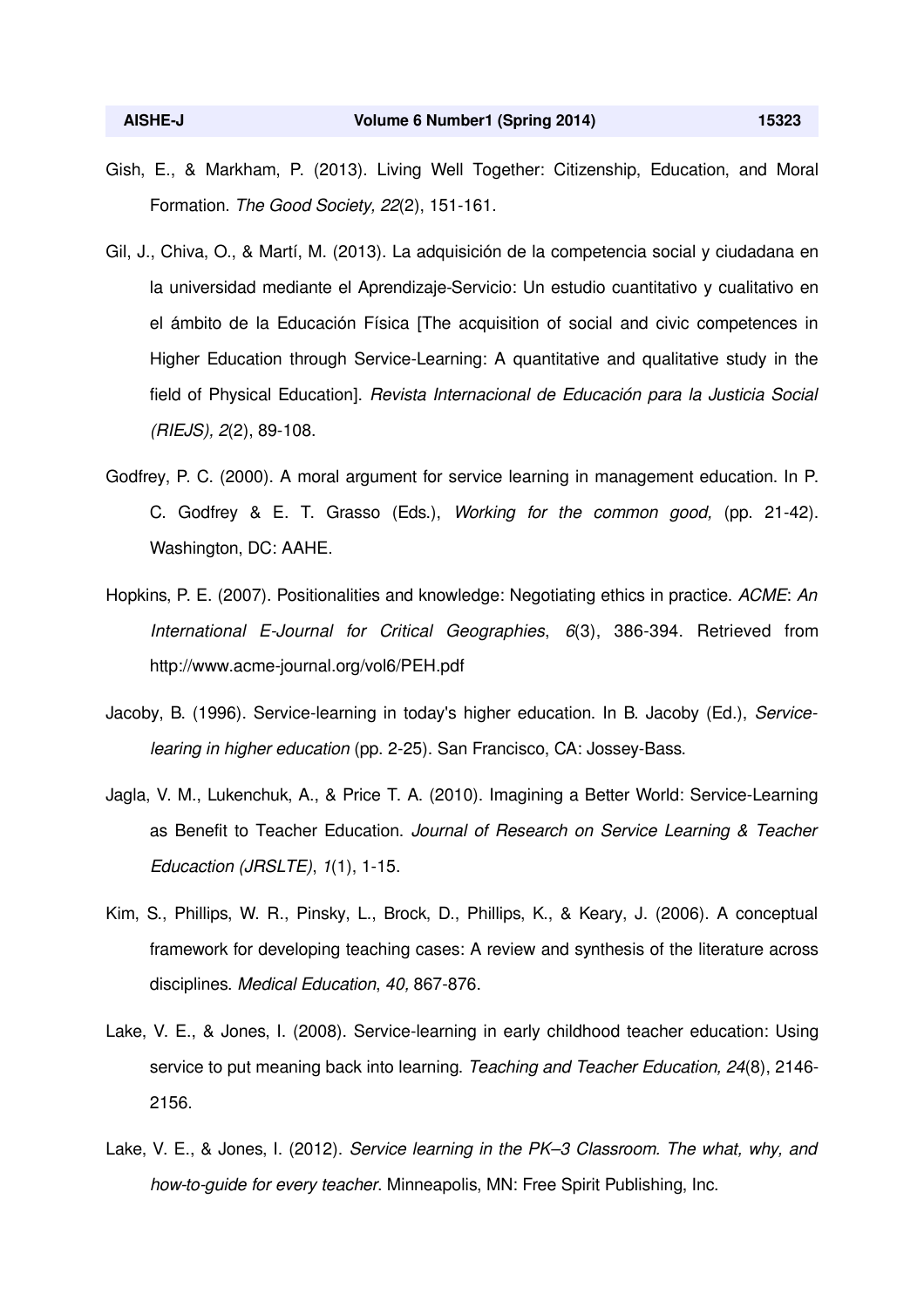- Lefkowitz, J. (2004). Contemporary cases of corporate corruption: Any relevance for I-O psychology? *The Industrial-Organizational Psychologist, 42*, 21–29.
- Lorenzo, V., & Matellanes, B. (2013). Desarrollo y evaluación de competencias psicosociales en estudiantes universitarios a través de un programa de Aprendizaje-Servicio [Development and evaluation of psychosocial competences in college students through a Service-Learning program]. *Revista Internacional de Educación para la Justicia Social (RIEJS), 2*(2), 155-176.
- MacDougall , A., Harkrider, L. N., Bagdsarov, Z., Johson, J., Thiel, C., Peacok, J.,… Connelly, S. (2013). Ethics & Behavior Examining the Effects of Incremental Case Presentation and Forecasting Outcomes on Case-Based Ethics Instruction. *Ethics & Behavior*. Advance online publication. doi:10.1080/10508422.2013.824819
- Miller, K. K., Dunlap, C. Z., & Gonzalez, A. (2007). The Impact of a Freshman Year Community-Based Service-Learning Experience on the Acheivement of Standards Articulated for Teacher Candidates. *The School Community Journal, 2,* 111-121.
- Moreno, L. (2000). *Ciudadanos precarios. La última red de protección social* [Precarious citizens: The last safety net of social protection]. Barcelona: Ariel.
- Morgan, W., & Streb, M. (2001). Building Citizenship: How Student Voice in Service-Learning Develops Civic Values. *Social Science Quarterly*, *82*(1), 155–169.
- Naval, C., García, R., Puig, J., & Santos, M.A. (2011). Education in Ethics and Civics ans Social Commitment in University Students. *Encounters on Education*, *12*, 77-91.
- Neururer, J., & Rhoads, R. A. (1998). Community service: Panacea, paradox, or potentiation. *Journal of College Student Development*, *39*(4), 321-330.
- Opazo, H. (2011). Ética en Investigación: Desde los Códigos de Conducta hacia la Formación del Sentido Ético [Research Ethics: From the Codes of Conduct to the Formation of Sensemaking]. *Revista Iberoamericana sobre Calidad, Eficacia y Cambio en Educación (REICE)*, *9*(2), 61-78.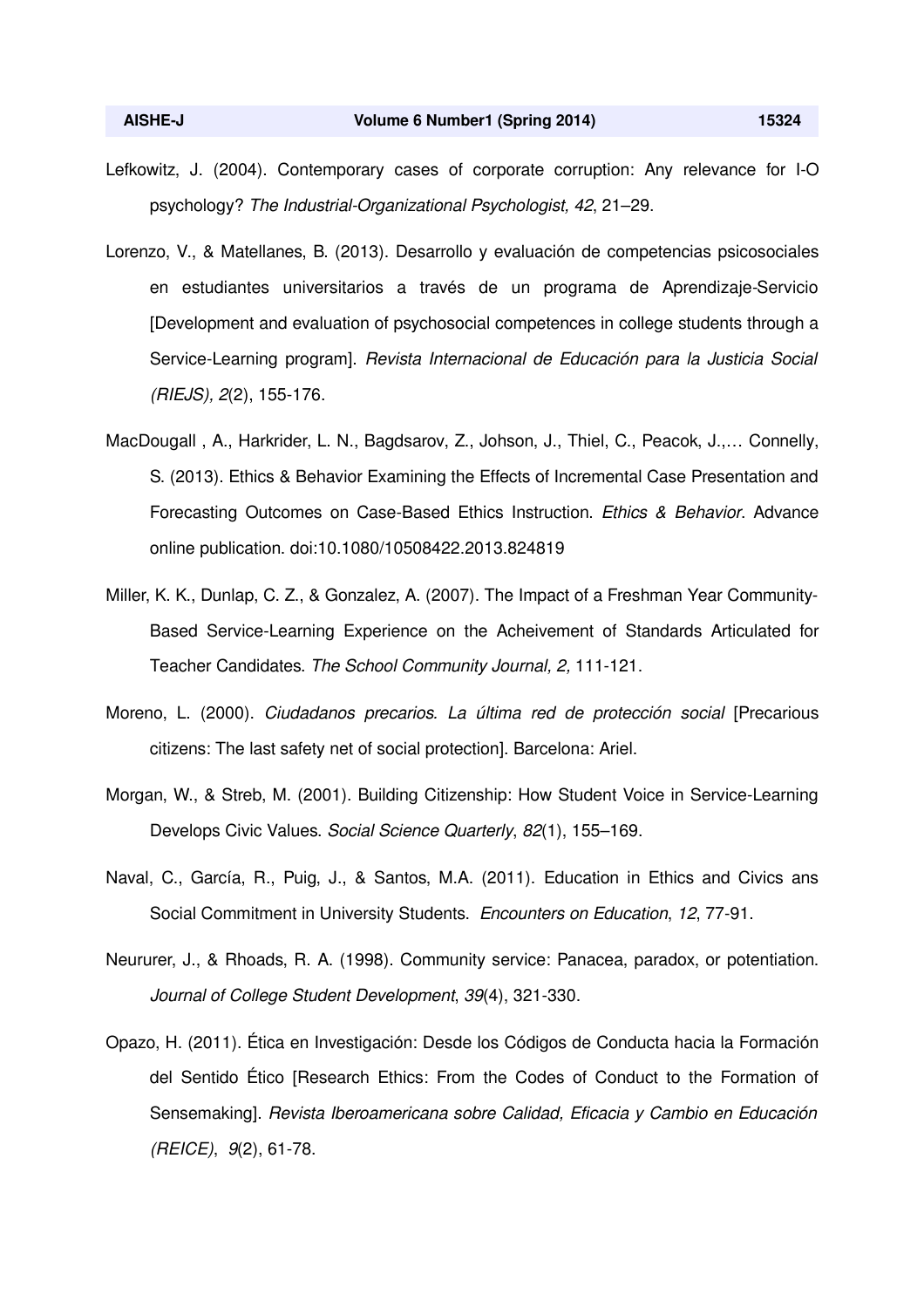- Opazo, H., García-Peinado, R., & Martínez-Garrido, C. (2011). Ética en la formación de Graduados en Educación Infantil: Reflexiones para la mejora de la profesión [Ethics Graduate training in Early Childhood Education: Reflections for improving profession]. Revista Quaderns Digitals, 69. Retrieved from http://mail.quadernsdigitals.net/datos\_web/hemeroteca/r\_75/nr\_817/a\_11041/11041.pdf
- Puig, J. M, Gijón, M., Martín, X., & Rubio, L. (2011). Aprendizaje-servicio y Educación para la Ciudadanía [Service Learning and Citizenship Education]. *Revista de Educación*, *201*, 45-67.
- Preskill, S., & Brookfield, S. D. (2009). *Learning as a way of leading: Lessons from the struggle for social justice*. San Francisco: Jossey Bass.
- Robinson, A. (2012). Living Democracy: From Service Learning to Political Engagement. *Connections*, 20-23. Retrieved from http://kettering.org/periodicals/living-democracy/
- Root, S. (2005). The National Service Learning in Teacher Education Partnership: A Research Retrospective*.* In S. Root, J. Callahan, & S. Billig (Eds.), *Improving Service Learning Practice: Research on Models to Enhance Impact* (pp.13-16). Grenwich, CT: Information Age.
- Root, S., Callahan, J., & Sepanski, J. (2002). Building teaching dispositions and service learning practice: A multi-site study. *Michigan Journal of Community Service Learning, 8*, 50-60.
- Rosenberg, S. L., McKeon, L. M., & Dinero, T. E. (1999). Positive Peer Solutions: One Answer for the Rejected Student. *Phi Delta Kappan*, *81*(2), 114–118.
- Saltmarsh, J., & Hartley, M. (Eds.). (2011). *"To Serve a Larger Purpose": Engagement for Democracy and the Transformation of Higher Education*. Philadelphia: Temple University Press.
- Scales, P. C., Blyth, D. A., Berkas, T. H., & Kielsmeier, J. C. (2000). The Effects of Service-Learning on Middle School Students' Social Responsibility and Academic Success. *Journal of Early Adolescence*, *20*(3), 332–358.